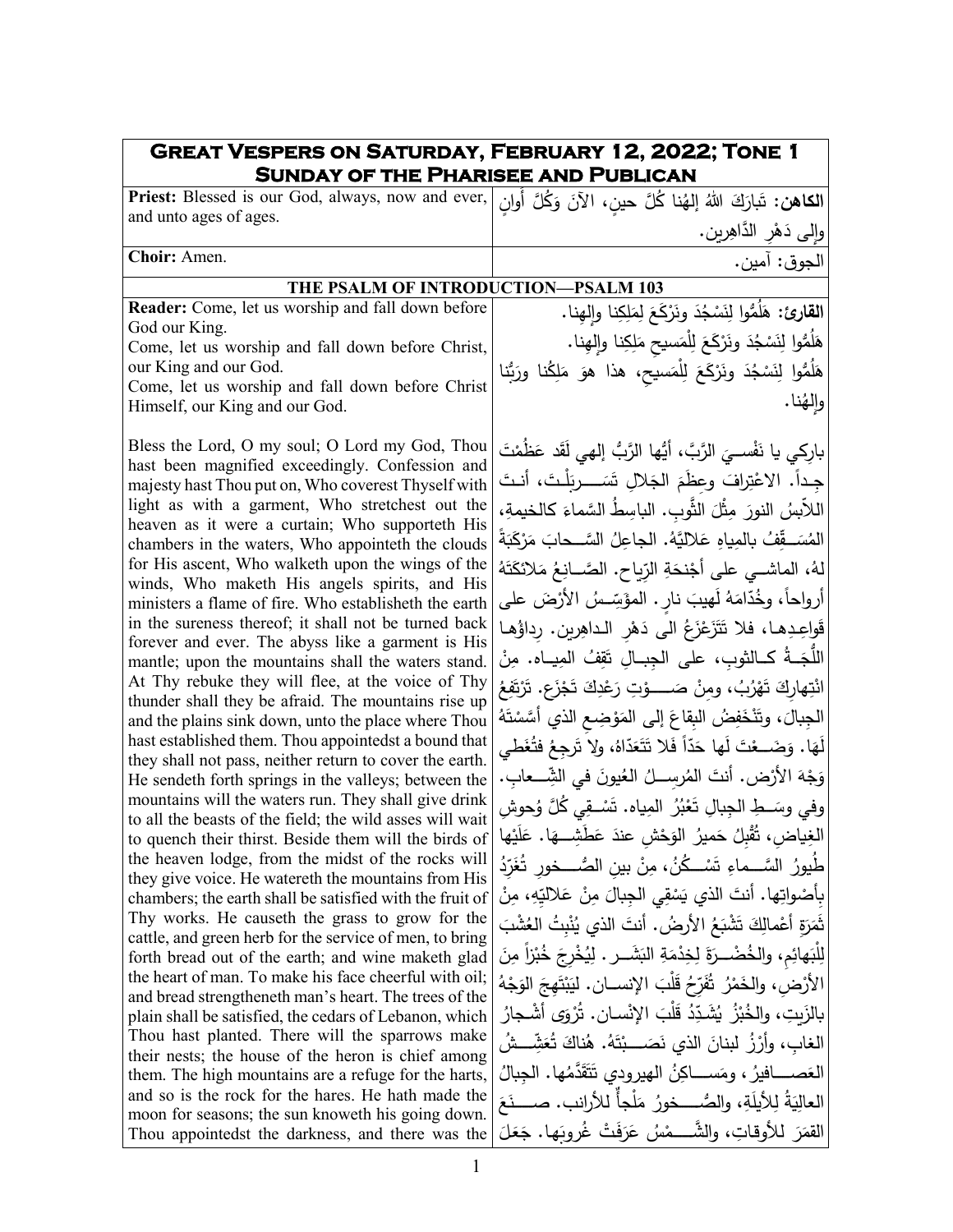| night, wherein all the beasts of the forest will go                                                           | الظُّلْمَةَ فكانَ لَيْلٌ، وفيهِ تعْبُرُ جميعُ وحوشِ الغاب.             |
|---------------------------------------------------------------------------------------------------------------|------------------------------------------------------------------------|
| abroad; young lions roaring after their prey, and<br>seeking their food from God. The sun ariseth, and        | أَشْـــــبالٌ تَزْأَرُ لِتَخْطُفَ وتَطْلُبَ مِنَ اللهِ طَعـامَهـا.     |
| they are gathered together, and they lay them down                                                            |                                                                        |
| in their dens. Man shall go forth unto his work, and                                                          | أشرَقَتِ الشَّمسُ فاجتَمَعَتْ، وفي صِـيَرها رَبَضَـت.                  |
| to his labor until the evening. How magnified are                                                             | يَخْرُجُ الإِنســـــانُ إِلَى عَمَلِهِ وإِلَى صِـــــناعَتِهِ حتى      |
| Thy works, O Lord! In wisdom hast Thou made them                                                              | المَســـــــاء. مـا أَعْظَمَ أَعْمـالَكَ يـا ربُّ، كلَّها بِحِكْمَةٍ   |
| all. The earth is filled with Thy creation. So is this                                                        | صَــــــنَعْتَ. قَدِ امْتَلأَتِ الأَرضُ مِنْ خَليقَتِكَ. هذا           |
| great and spacious sea, wherein are things creeping                                                           |                                                                        |
| innumerable, small living creatures with the great.<br>There go the ships; there this leviathan, whom Thou    | البَحْرُ الكَبِيرُ الواسِــــــعُ، هناكَ دَبّاباتٌ لا عَدَدَ لَهَا،    |
| hast made to play therein. All things wait on Thee, to                                                        | حَيَواناتٌ صِغَارٌ مَعَ كِبارٍ . هُناكَ تَجْرِي السُّفُنُ، هذا         |
| give them their food in due season; when Thou givest                                                          | التِّنّينُ الذي خَلَقْتَهُ يَلْعَبُ فيه. وكلّها إيّاكَ تَتَرَجَّى،     |
| it them, they will gather it. When Thou openest Thy                                                           |                                                                        |
| hand, all things shall be filled with goodness; when                                                          | لِتُعْطِيَهِا طعامَها في حينِه، وإذا أنتَ أَعْطَيْتَها                 |
| Thou turnest away Thy face, they shall be troubled.<br>Thou wilt take their spirit, and they shall cease; and | جمَعَتْ. تَفْتَحُ يدَكَ فَيَمْتَلِئُ الكُلُّ خيْراً، تَصْـــــرفُ      |
| unto their dust shall they return. Thou wilt send forth                                                       | وجهَكَ فَيَضْــــطّْرِبون. تَنْزِعُ أَرواحَهُمْ فَيَفْنَوْنَ، وإلى     |
| Thy Spirit, and they shall be created; and Thou shalt                                                         | تُرابِهِمْ يَرْجِعونَ. تُرْسِلُ روحَكَ فَيُخلَقُونَ، وتُجَدِّدُ وَجْهَ |
| renew the face of the earth. Let the glory of the Lord                                                        |                                                                        |
| be unto the ages; the Lord will rejoice in His works.                                                         | الأرض. لِيَكُنْ مَجْدُ الرَّبِّ إلى الـدهْرِ ، يَفْرَحُ الرَّبُّ       |
| Who looketh on the earth and maketh it tremble,<br>Who toucheth the mountains and they smoke. I will          | بأعمالِه. الذي يَنْظُرُ إلى الأَرْضِ فيَجْعَلُها تَرْتَعِدُ،           |
| sing unto the Lord throughout my life, I will chant to                                                        | ويَمَسُّ الجبالَ فتُدَخِّنُ. أَسَـــبِّحُ الرَّبَّ في حَيَاتِي،        |
| my God for as long as I have my being. May my                                                                 | وأَرَّتِلُ لِإلهِي ما دُمْتُ مَوْجوداً. يَلَّذُ لَهُ تَأْمُلِي، وأنا   |
| words be sweet unto Him; I will rejoice in the Lord.                                                          |                                                                        |
| O that sinners would cease from the earth, and they                                                           | أَفْرَحُ بِالرَّبِّ. لِتَبِدِ الْخَطَأَةُ مِنَ الأَرضِ، ولا يبْقَ فيها |
| that work iniquity, that they should be no more. Bless                                                        | الأَثْمَة. بارِكِي يا نفسِــــيَ الرَّبّ. الشَّــــمْسُ عَرَفَتْ       |
| the Lord, O my soul. The sun knoweth his going<br>down. Thou appointedst the darkness, and there was          | غُروبَها، جَعَلَ الظُلْمَةَ فكانَ لَيْلٌ. ما أعظَمَ أعمالَكَ           |
| the night. How magnified are Thy works, O Lord! In                                                            |                                                                        |
| wisdom hast Thou made them all.                                                                               | يا ربُ، كلّها بحِكْمَةٍ صَنَعْتَ.                                      |
| Glory to the Father, and to the Son, and to the Holy                                                          | المَجْدُ للِآبِ، والآبنِ، والروحِ الْقُدُسِ، الآنَ وكُلَّ أُوانِ       |
| Spirit; both now and ever, and unto ages of ages.                                                             | والِي دَهُرِ الداهرِينِ. آمينِ.                                        |
| Amen.<br>Alleluia, Alleluia, Alleluia. Glory to Thee, O God.                                                  |                                                                        |
| ( <i>thrice</i> )                                                                                             | هَلِلوبِيا، هَلِلوبِيا، هَلِلوبِيا، المَجْدُ لَكَ يا الله. (ثلاثا)     |
| O our God and our Hope, glory to Thee!                                                                        | يا إلهَنا وَرَجاءَنَا لَكَ الْمَجْد.                                   |
| <b>THE GREAT LITANY</b>                                                                                       |                                                                        |
| Deacon: In peace, let us pray to the Lord.                                                                    | ا <b>لشماس:</b> بِسَلام إلى الرَّبِّ نَطْلُب.                          |
| <b>Choir:</b> Lord, have mercy.                                                                               | ا <b>لجوقة</b> : يا رَبُّ ارْحَم.                                      |
| Deacon: For the peace from above and the salvation of                                                         | <b>الشماس:</b> مِنْ أَجْلِ السَّلام الذي مِنَ العُلمي وخَلاصِ          |
| our souls, let us pray to the Lord.                                                                           | نُفوسِنا، إلى الرَّبِّ نَطْلُب.                                        |
|                                                                                                               |                                                                        |
| <b>Choir:</b> Lord, have mercy.                                                                               | ا <b>لجوقة</b> : يا رَبُّ ارْحَم.                                      |
| <b>Deacon:</b> For the peace of the whole world, the good                                                     | ا <b>لشماس:</b> مِنْ أَجْلِ سَلام كُلِّ العالَم وحُسْنِ شَاتِ          |
| estate of the Holy Churches of God, and the union of<br>all, let us pray to the Lord.                         | كنائِس اللهِ المُقَدَّسَةِ، واتِّحادِ الكُلِّ، إلى الرَّبِّ نَطلُب.    |
| Choir: Lord, have mercy.                                                                                      | ا <b>لجوقة:</b> يا رَبُّ ارْحَم.                                       |
|                                                                                                               |                                                                        |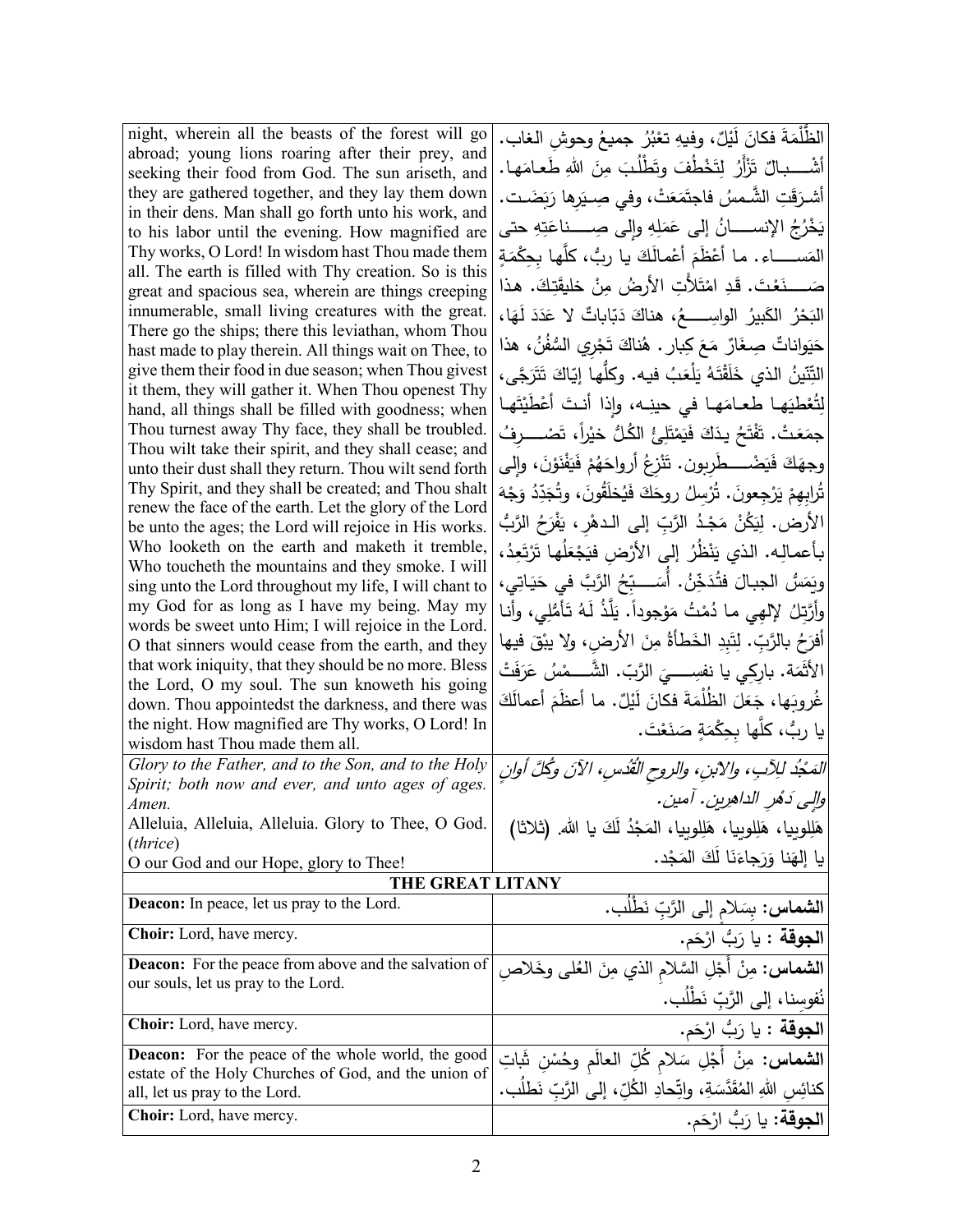| <b>Deacon:</b> For this Holy House and those who with<br>faith, reverence, and fear of God enter therein, let |  | <b>الشماس:</b> مِنْ أَجْلِ هذا ال <sub>ْبَيْتِ الْمُقَدَّس، والذينَ يَدْخُلُونَ</sub>   |
|---------------------------------------------------------------------------------------------------------------|--|-----------------------------------------------------------------------------------------|
| us pray to the Lord.                                                                                          |  | إليهِ بإيمانٍ وَوَرَعٍ وَخَوفِ اللهِ، إلى الرَّبِّ نَطْلُبٍ.                            |
| Choir: Lord, have mercy.                                                                                      |  | ا <b>لجوقة:</b> يا رَبُّ ارْحَم.                                                        |
| Deacon: For our father and Metropolitan N.,                                                                   |  | <b>الشماس:</b> مِنْ أَجْلِ أبينا ومتروبوليتِنا (فلان) وأسقُفِنا                         |
| (our Archbishop N. or Bishop N.), the honorable<br>presbytery, the diaconate in Christ, all the clergy        |  | (فلان) والكَهَنَةِ الْمُكَرَّمينَ والشَمامسةِ الخُدّامِ بالمَسيحِ،                      |
| and people, let us pray to the Lord.                                                                          |  | وجميع الإكليروسِ والشَّعْبِ، إلى الرَّبِّ نَطْلُب.                                      |
| Choir: Lord, have mercy.                                                                                      |  | ا <b>لجوقة:</b> يا رَبُّ ارْحَم.                                                        |
| <b>Deacon: For Metropolitan Paul and Archbishop</b>                                                           |  | الشماس: مِنْ أجلِ المِتْروبوليتِ بولُسَ والمِطْرانِ يوحَنا                              |
| John and their quick release from captivity and<br>safe return, let us pray to the Lord.                      |  | وفَكِّ أسْرِهِما وعَوْدَتِهِما سالِمَيْنِ، إلى الرَّبِّ نَطْلُب.                        |
| Choir: Lord, have mercy.                                                                                      |  | ا <b>لجوقة:</b> يا رَبُّ ارْحَم.                                                        |
| For our country, its President, civil<br>Deacon:                                                              |  | (في أمريكا) الشمَّاس: مِنْ أَجْلِ حُكَّام هَذا البَلَدِ،                                |
| authorities, and Armed Forces, let us pray to the Lord.                                                       |  | ومُؤازَرَتِهِمْ في كُلِّ عَمَلٍ صالِحٍ، إلى الرَّبِّ نَطْلُب.                           |
| Choir: Lord, have mercy.                                                                                      |  | ا <b>لجوق</b> : يا رَبُّ ارْحَم.                                                        |
| <b>Deacon:</b> For this city and every city and countryside                                                   |  | <b>الشماس:</b> مِنْ أَجْلِ هذهِ المَدينةِ، وجَميع المُدُنِ                              |
| and the faithful who dwell therein, let us pray to the<br>Lord.                                               |  | والقُرى والمؤْمِنينَ الساكِنينَ فِيها، إلى الرَّبِّ نَطْلُب.                            |
| Choir: Lord, have mercy.                                                                                      |  | ا <b>لجوقة:</b> يا رَبُّ ارْحَم.                                                        |
| <b>Deacon:</b> For healthful seasons, abundance of the fruits                                                 |  | ا <b>لشماس:</b> مِنْ أَجْلِ اعْتِدالِ الأَهْوِيَةِ وخِصْبِ الأَرْضِ                     |
| of the earth, and peaceful times, let us pray to the Lord.                                                    |  | بالثِمارِ ، وأَوْقاتٍ سلاميَّةٍ، إلى الرَّبِّ نَطْلُبٍ.                                 |
| Choir: Lord, have mercy.                                                                                      |  | ا <b>لجوقة:</b> يا رَبُّ ارْحَم.                                                        |
| <b>Deacon:</b> For travelers by sea, by land, and by<br>air, the sick, the suffering, the captive, and for    |  | ا <b>لشماس:</b> مِنْ أَجْلِ المُسافرينَ في البَحْرِ والبَرِّ والجوِّ،                   |
| their salvation, let us pray to the Lord.                                                                     |  | والمَرْضى والمَضْنِيينَ، والأَسْرَى وخَلاصِهِمْ، إلى الرَّبِّ نَطْلُب.                  |
| Choir: Lord, have mercy.                                                                                      |  | ا <b>لجوقة:</b> يا رَبُّ ارْحَم.                                                        |
| Deacon: For our deliverance from all tribulation,                                                             |  | ا <b>لشماس:</b> مِنْ أَجْلِ نَجاتِنا مِنْ كُلِّ ضيق وَغَضَبِ                            |
| wrath, danger, and necessity, let us pray to the Lord                                                         |  | وخَطْرِ وَشِدَةٍ، إلى الرَّبِّ نَطْلَب.                                                 |
| <b>Choir:</b> Lord, have mercy.                                                                               |  | ا <b>لجوقة:</b> يا رَبُّ ارْحَم.                                                        |
| <b>Deacon:</b> Help us; save us; have mercy on us; and                                                        |  | ا <b>لشماس:</b> أَعْضُدْ وَخَلِّصْ وارْحَمْ واحفَظْنا يا اللهُ بنِعْمَتِكَ.             |
| keep us, O God, by Thy grace.<br><b>Choir:</b> Lord, have mercy.                                              |  | ا <b>لجوقة:</b> يا رَبُّ ارْحَم.                                                        |
| <b>Deacon:</b> Calling to remembrance our all-                                                                |  | الشماس: بعدَ ذِكْرِنا الكلِّيَةَ القَداسَةِ الطاهِرَةَ، الفائِقَةَ البَرَكاتِ،          |
| holy, immaculate, most blessed<br>and                                                                         |  |                                                                                         |
| glorious Lady the Theotokos and ever-<br>Virgin Mary, with all the Saints, let us                             |  | الْمَجِيدةَ، سيِّدَتَنا والِدةَ الإِلْهِ الْدائِمَةَ الْبَتوليَّةِ مَرْيَمَ، مَعَ جَميع |
| commend ourselves and each other, and all                                                                     |  | القدِّيسين، لِنوْدِعْ أَنفُسَنا وبَعْضُنا بَعْضاً وَكُلَّ حَياتِنا لِلْمَسيحِ الإله.    |
| our life unto Christ our God.                                                                                 |  |                                                                                         |
| Choir: To Thee, O Lord.                                                                                       |  | ا <b>لجوقة:</b> لَكَ يا رَبّ.                                                           |
| <b>Priest:</b> For unto Thee are due all glory, honor, and<br>worship to the Father and to the Son and to the |  | ا <b>لكاهن:</b> لأنَّهُ يَنْبَغي لَكَ كُلُّ تَمْجِيدِ وإِكْرامِ وسُجودٍ، أيها الآبُ     |
| Holy Spirit, now and ever, and unto ages of ages.                                                             |  | والابنُ والروحُ القدُسُ، الآنَ وكلَّ أوان، وإلى دهر الداهرين.                           |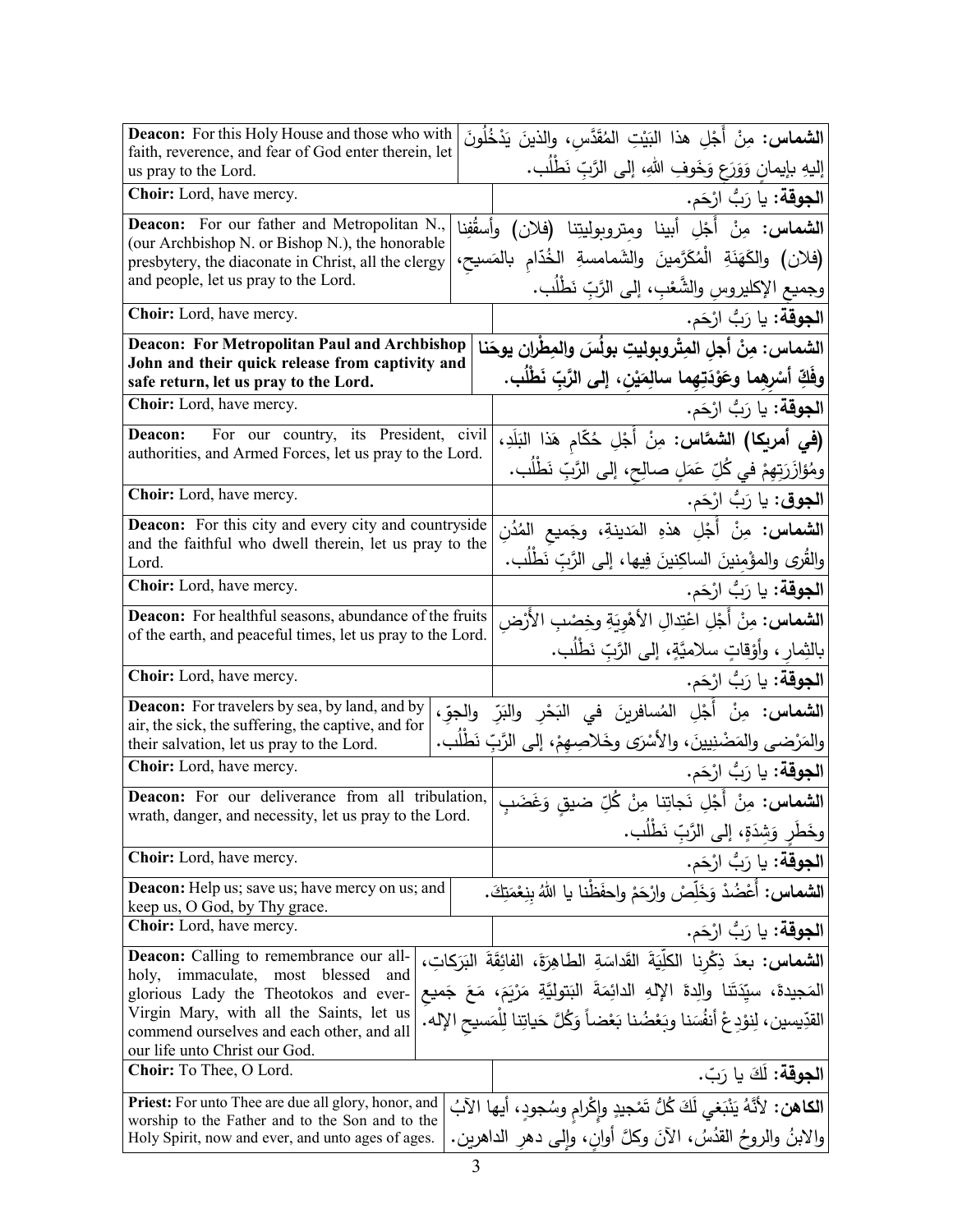| Choir: Amen.                                                                                                | الجوقة: آمين.                                                                               |
|-------------------------------------------------------------------------------------------------------------|---------------------------------------------------------------------------------------------|
| "BLESSED IS THE MAN" and verses<br>Blessed is the man who walks not in the counsel of the wicked.<br>Verse: |                                                                                             |
| Refrain: Alleluia. Alleluia. Alleluia.                                                                      |                                                                                             |
| <i>Verse:</i>                                                                                               | For the Lord knows the way of the righteous, but the way of the wicked will perish. Refrain |
| Serve the Lord in fear and rejoice; rejoice in Him with trembling. Refrain<br>Verse:                        |                                                                                             |
| Blessed are all who take refuge in Him. Refrain<br>Verse:                                                   |                                                                                             |
| Arise, arise, O Lord. Save me O my God. Refrain<br>Verse:                                                   |                                                                                             |
| Salvation belongs to the Lord. Thy blessing be upon Thy people. Refrain<br>Verse:                           |                                                                                             |
| Verse:                                                                                                      | Glory to the Father and to the Son and to the Holy Spirit, both now and ever and unto ages  |
| of ages.                                                                                                    |                                                                                             |
| Amen. Alleluia. Alleluia. Alleluia. Glory to Thee O God (3 times).                                          |                                                                                             |
| THE LITTLE LITANY                                                                                           |                                                                                             |
| <b>Priest:</b> Again and again, in peace, let us pray to the<br>Lord.                                       | ا <b>لكاهن:</b> أيْضاً وأيْضاً بِسَلامِ إلى الرَّبِّ نَطْلُب.                               |
| Choir: Lord, have mercy.                                                                                    | ا <b>لجوق</b> : يا رِبُّ ارْحَمْ.                                                           |
| <b>Priest:</b> Help us; save us; have mercy on us; and<br>keep us, O God, by Thy grace.                     | الكاهن: أَعْضُدْ، وَخَلِّصْ، وارْحَمْ، واحفَظْنا يا اللهُ بِنِعْمَتِكَ.                     |
| <b>Choir:</b> Lord, have mercy.                                                                             | ا <b>لجوق</b> : يا رِبُّ ارْحَمْ.                                                           |
| Priest: Calling to remembrance our all-holy,                                                                | ا <b>لكاهن:</b> بعدَ ذِكْرِنا الكُلِّيَّةَ القَداسَةِ، الطاهِرَةَ، الفائِقَةَ البَرَكاتِ    |
| immaculate, most-blessed and glorious Lady the                                                              | المَجيدة، سيِّدَتَنا والِدَةَ الإِلهِ الدائِمَةَ البَتولِيَّةِ مَرْيَمَ مَعَ جميع           |
| Theotokos and ever-virgin Mary, with all the                                                                |                                                                                             |
| saints: let us commend ourselves and each other,                                                            | القدِّيسين، لِنُؤدِعْ أَنْفُسَنا وبَعْضُنا بَعْضاً وَكُلَّ حَياتِنا لِلْمَسيح               |
| and all our life unto Christ our God.                                                                       | الإله.                                                                                      |
| Choir: To Thee, O Lord.                                                                                     | ا <b>لجوق</b> : اكَ يا ربّ.                                                                 |
| <b>Priest:</b> For Thine is the might, and Thine is the                                                     |                                                                                             |
| kingdom, and the power and the glory of the Father                                                          | الكاهن:لأنَّ لكَ العِزَّةَ ولكَ المُلْكَ والقُوَّةَ والمَجْدَ أَيُّها الآبُ                 |
| and of the Son and of the Holy Spirit, now and                                                              | والإبنُ والروحُ القُدُسُ، الآنَ وكُلَّ أوانِ وإلىي دَهْرِ الدَّاهِرين.                      |
| ever, and unto ages of ages.                                                                                |                                                                                             |
| Choir: Amen.                                                                                                | ا <b>لجوق:</b> آمين.                                                                        |
| "O LORD, I HAVE CRIED" IN TONE ONE                                                                          |                                                                                             |
| O Lord, I have cried out unto Thee, hear Thou me;                                                           | يا ربّ إليكَ صَرَخْتُ، فاسْتَمِعْ لي، إسْتَمِعْ لي يا ربُّ.                                 |
| hear Thou me, O Lord. O Lord, I have cried out unto                                                         | يا ربِّ إليْكَ صَرَخْتُ فاسْتَمِعْ لي، أَنْصِتْ إلى صوتِ                                    |
| Thee, hear Thou me. Give ear to the voice of my                                                             |                                                                                             |
| supplication when I cry out unto Thee: hear Thou<br>me, O Lord.                                             | تَضَرُّعي حينَ أَصْرُخُ إِلَيكَ، إِسْتَمِعْ لِي يا رَبِّ.                                   |
| Let my prayer be set forth before Thee as the incense,                                                      | لِتَسْتَقِمْ صَلاتي كالبَخور أمامَكَ، ولْيَكُنْ رَفْعُ يَدَيَّ                              |
| and the lifting up of my hands as the evening                                                               |                                                                                             |
| sacrifice; hear Thou me, O Lord.                                                                            | كَذَبِيحَةٍ مَسائيَّةٍ، إِسْتَمِعْ لَي يا رَبُّ.                                            |
| Set a watch, O Lord, before my mouth, and a                                                                 | إجْعَلْ يا رَبُّ حارساً لِفَمي وِياباً حَصيناً على شَفَتَيَّ.                               |
| protecting door round about my lips.                                                                        |                                                                                             |
| Incline not my heart to evil words, to make excuses<br>in sins.                                             | لا تُمِلْ قَلْبِي إلى كَلامِ الشرِّ فَيَتَعَلَّلَ بِعِلَلِ الخطايا.                         |
| With men that work iniquity; and I will not                                                                 |                                                                                             |
| communicate with the choicest of them.                                                                      | مَعَ الناس العامِلينَ الإثْمَ ولا أتَّفِقُ مَعَ مُخْتارِيهِمْ.                              |
| The just man shall correct me in mercy and shall                                                            | سَيؤَدِّبُنى الصدِّيقُ بِرَحْمَةٍ وبِوَبِّخُنى أمّا زيتُ الخاطِئ                            |
| reprove me; but let not the oil of the sinner anoint my                                                     |                                                                                             |
| head.                                                                                                       | فلا يُدهَنُ به رأِسي.                                                                       |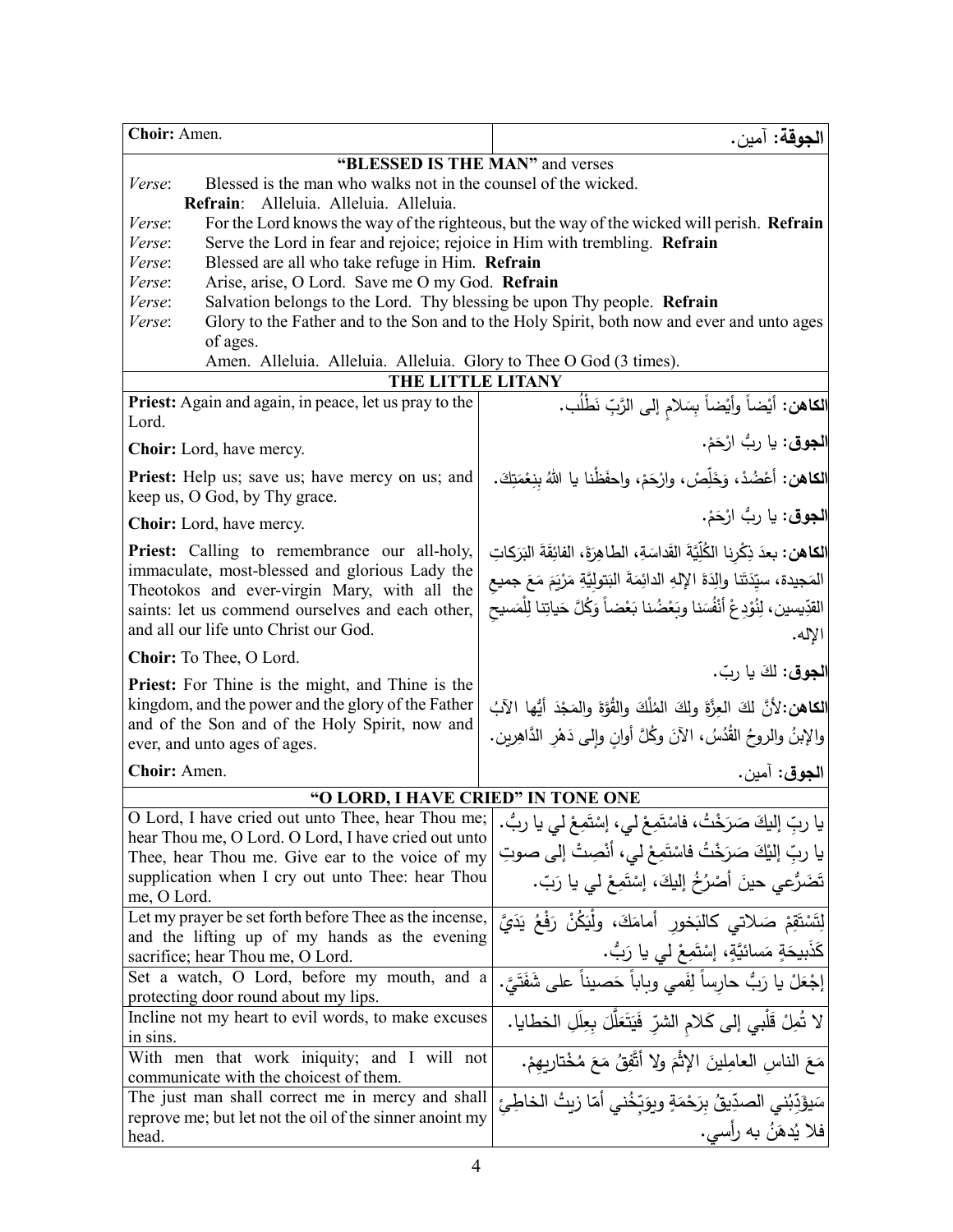| For my prayer also shall still be against the things                                                           |  | لأَنَّ صَلاتي أيضاً في مَسَرَّتِهِمْ، قَدِ ابْتُلِعَتْ قُضاتُهُمْ                   |
|----------------------------------------------------------------------------------------------------------------|--|-------------------------------------------------------------------------------------|
| with which they are well pleased; their judges falling                                                         |  |                                                                                     |
| upon the rock have been swallowed up.                                                                          |  | مُلْتَصِقِينَ بِصَخْرَةٍ.                                                           |
| They shall hear my words, for they are sweet; as                                                               |  | يَسْمَعونَ كَلِماتي فإنّها قَدِ اسْتُلِذَّتْ مِثْلَ سَمْنِ الأَرْضِ                 |
| when the thickness of the earth is broken upon the<br>ground, their bones are scattered by the side of hell.   |  | المُنْشَقِّ على الأَرْضِ تَبَدَّدَتْ عِظامُهُمْ حولَ الجَحيم.                       |
| But to Thee, O Lord, Lord, are mine eyes; in Thee                                                              |  | لأَنَّ يا ربُّ، يا ربُّ إليكَ عَيْنَيَّ وعليكَ تَوَكَّلْتُ فلا                      |
| have I put my trust, take not away my soul.                                                                    |  | تَنْزِع نَفْسي.                                                                     |
| Keep me from the snare which they have laid                                                                    |  | إِحْفَظْنِي مِنَ الفَخِّ الذي نَصَبوهُ لي ومِنْ مَعاثِرِ فاعِلي الإِثْمِ.           |
| for me, and the traps of the workers of iniquity.<br>Let the wicked fall into their own nets,                  |  |                                                                                     |
| أَعْبُرَ .<br>whilst I alone escape.                                                                           |  | تَسْقُطُ الخَطَأَةُ في مَصائِدِهِم وأكونُ أنا على انْفِرادٍ إلى أنْ                 |
| I cried unto the Lord with my voice, with my                                                                   |  | بِصَوْتِي إلى الرَّبِّ صَرَخْتُ، بِصَوْتِي إلى الرَّبِّ تَضَرَّعْتُ.                |
| voice unto the Lord, did I make my supplication.                                                               |  |                                                                                     |
| I poured out my supplication before Him; I showed<br>before Him my trouble.                                    |  | أَسْكُبُ أَمامَهُ تَضَرُّعي وأَحْزاني قُدّامَهُ أَخَيِّرُ .                         |
| When my spirit was overwhelmed within me, then                                                                 |  | عند فناءِ روحي مِنّي أنتَ تعرِفُ سُبُلِي.                                           |
| Thou knewest my path.                                                                                          |  |                                                                                     |
| In the way wherein I walked have they secretly laid<br>a snare for me.                                         |  | في هذا الطَّريقِ الذي كُنْتُ أسلُكُ فيهِ أخْفَوا ليَ فخّاً.                         |
| I looked on my right hand, and beheld, but there was                                                           |  |                                                                                     |
| no man that would know me.                                                                                     |  | تأمَّلْتُ في الميامِنِ وأَبْصَرْتُ فلَمْ يَكُنْ مَنْ يَعرِفُني.                     |
| Refuge failed me; no one cared for my soul.                                                                    |  | ضاعَ المَهْرَبُ منّي ولَمْ يُوجَدُ مَنْ يَطْلُبُ نفسي.                              |
| I cried unto Thee, O Lord; I said: Thou art my refuge                                                          |  | فصرَخْتُ إليكَ يا ربُّ وقُلْتُ أنتَ هو رجائي ونَصيبي                                |
| and my portion in the land of the living.                                                                      |  |                                                                                     |
|                                                                                                                |  | في أرْضِ الأحياء.                                                                   |
| Attend unto my cry, for I am brought very low.                                                                 |  | أَنْصِتْ إلى طِلْبَتي فَإِنّي قَدْ تَذَلَّلْتُ جداً.                                |
| Deliver me from my persecutors, for they are                                                                   |  | نَجِّني مِنَ الذينَ يَضْطَهِدونَني فإنَّهُمْ قد اعْتَزُّوا عليَّ.                   |
| stronger than I.                                                                                               |  |                                                                                     |
|                                                                                                                |  | For the Resurrection in Tone One                                                    |
| Verse 10. Bring my soul out of prison, that I<br>may praise Thy Name. Accept our evening                       |  | عز تكجك 10 . أخرج منَ الحَبس نَفسى، لكِي أَشكُر اسمَكَ .                            |
| prayers, O Holy Lord. Grant us forgiveness                                                                     |  | أَيُّها الرَّبُّ القُدّوسِ، تَقَبَّلْ صَــلَواتِنا المَســائيةَ، وامنَحْنا غُفْرانَ |
| of our sins; for Thou alone hast made                                                                          |  | الخَطايا، لأَنَّكَ أنتَ وحْدَكَ الذي أَظْهَرَ القِيامَةَ في العالَمِ.               |
| manifest the Resurrection unto the world.                                                                      |  |                                                                                     |
| <b>Verse 9.</b> The righteous shall wait for me until                                                          |  | ئ قَدَّمَ عَلَيْهِ 9 . إيايَ يَنْتَظِرُ الصدّيقونَ حتى تُجازَبِني.     أَيُّها      |
| <i>Thou recompense me.</i> Encompass Zion, O<br>ye people, and surround it; give ye glory                      |  | الشــــعوبُ احْتاطوا بصِـــــهْيَوْنَ واكْتَنِفوها، وأعْطوا مجْدًا فيها             |
| therein to Him Who arose from the dead; for                                                                    |  | لِلْناهِض مِنْ بَيْنِ الأمواتِ، لأَنَّهُ إِلهُنا الذي أَنقَذَنا مِنْ آثامِنا.       |
| He is our God Who hath delivered us from                                                                       |  |                                                                                     |
| our transgressions.                                                                                            |  |                                                                                     |
| Verse 8. Out of the depths have I cried to Thee, O<br>ع قرار الله عنه من الأعماق صَـرَخْتُ اللهِ عاربٌ، باربٌ. |  |                                                                                     |
| Lord, Lord hear my voice. O come, ye people, let us                                                            |  |                                                                                     |
| praise Christ and bow down before Him, glorifying                                                              |  | <i>إِسْتَمِعْ صَــُوتِي.</i> هلَمّوا أَيُّها الشّــعوبُ لِنُسَـبّحَ ونَســجُدَ      |
| His Resurrection from the dead; for He is our God                                                              |  | لِلْمَســـــــيح، مُمَجّدينَ قِيامَتَهُ مِنْ بَيْنِ الأُمواتِ، لأَنَّهُ إِلهُنا     |
| Who hath delivered the world from the wiles of the                                                             |  | الذي أَنقَذَ العالَمِ مِنْ ضَلاَلَةِ الْعَدوِّ.                                     |
| enemy.<br>Verse 7. Let Thine ears be attentive to the                                                          |  |                                                                                     |
| voice of my supplication.                                                                                      |  | غز <b>تَكِيكِ 7 .</b> لَتَكُن أَنْناكَ مُصْغِيَتَين إلى صَوتِ تَضَرَّعي.            |
|                                                                                                                |  |                                                                                     |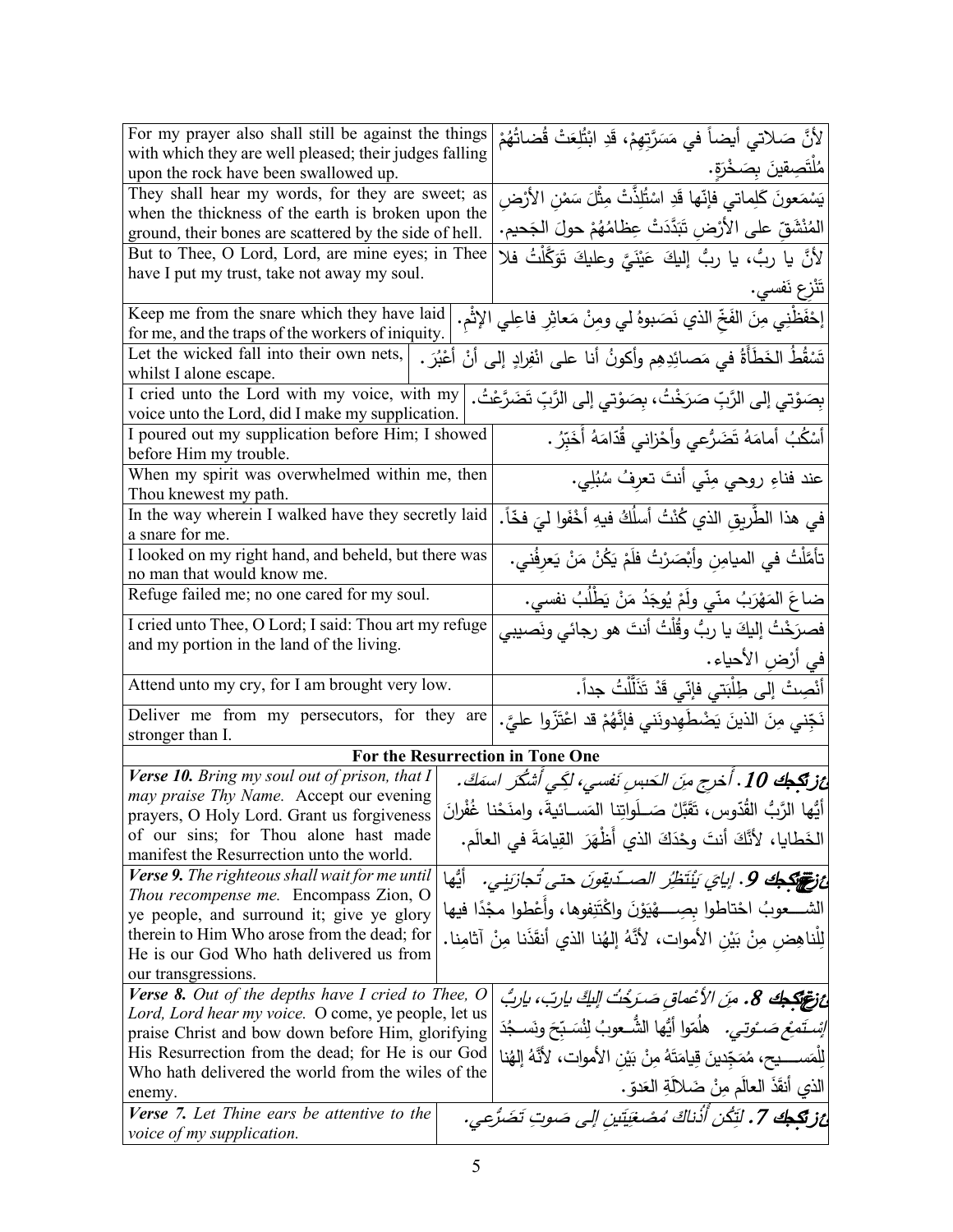| Rejoice, O ye heavens; sound the trumpets,                                                  | إِبْتَهِجى أَيَّتُها السَّماوات، بَوِّقي يا أساساتِ الأرْضِ، واهْتِفي                                |
|---------------------------------------------------------------------------------------------|------------------------------------------------------------------------------------------------------|
| ye foundations of the earth; thunder forth                                                  |                                                                                                      |
| gladness, O ye mountains; for behold,                                                       | أَيَّتُها الجِبالُ بالفَرَحِ، لأنَّهُ هُوَذا عِمّانوئيلُ قَدْ سَـــمَّرَ خَطايانا                    |
| Emmanuel hath nailed to the Cross our sins;                                                 | بِصَــليبِهِ، والمانِحُ الحياةَ أماتَ المؤتَ، مُنْهِضــاً آدَمَ، بما أنَّهُ                          |
| and the Giver of Life hath slain death, raising<br>up Adam; for He is the Lover of mankind. | مُحِبٌّ لِلبَشَرِ .                                                                                  |
| Verse 6. If Thou, O Lord, shouldest mark                                                    |                                                                                                      |
| iniquities, O Lord, who shall stand? For with                                               | ئز <b>تَكِطِهُ 6.</b> إِنْ كُنتَ للِأَتَامِ راصِدًا يا رَبُّ، فَيا رَبُّ مَنْ                        |
| Thee there is forgiveness. He Who was willingly                                             | َيَثْبُتْ؟ فَ <i>إِنَّ مِن عِندِكَ الاغْتِفار .</i> لنُسَبِّحِ الذي صُــلِبَ                         |
| crucified in the flesh for our sake; Who didst                                              | بِالْجَسَـــــدِ طَوعًا مِن أَجلِنا، وَتَأَلَّمَ، وَقُبِرَ ، وَقامَ مِن بَين                         |
| suffer and was buried, and arose again from the                                             |                                                                                                      |
| dead: let us praise, saying, O Christ: confirm Thy                                          | الأمواتِ، قائِلِينَ: أَيُّها المَسيحُ، ثَبِّتْ كَنيستَكَ في الرَّأي                                  |
| Church in Orthodoxy, and make peaceful our                                                  | المُسْتَقيم، وَسَلِّم حَياتَنا، بِما أَنَّكَ صالِحٌ، وَمُحِبٍّ لِلبَشَرِ .                           |
| lives; for Thou art good and the Lover of                                                   |                                                                                                      |
| mankind.                                                                                    |                                                                                                      |
| Verse 5. Because of Thy Name have I waited for                                              | ئز تَكِطِك 5. مِنْ أَجْلِ اسْمِكَ صَبَرْتُ لَكَ يا رَبّ، صَبَرَتْ                                    |
| Thee, O Lord; my soul hath waited upon Thy                                                  | نفســـى فـى أقوالكَ، تَوَكَّلْتُ نَفســـى علـى الرَّبّ.    لِذَقِفْ،                                 |
| word, my soul hath hoped in the Lord. Standing                                              |                                                                                                      |
| before Thy life-giving tomb, we, though<br>unworthy, offer glory to Thine ineffable         | نَحنُ غَيرَ المُســــتَحِقِّينَ، لَدَى قَبركَ الواهِبِ الحَياةَ، أَيُّها                             |
| compassion, O Christ our God; for Thou didst                                                | المَسيحُ إِلَهُنا، وَنُقَدِّمْ لِتَحَنُّنِكَ الذي لا يُنْعَتُ تَمْجِيـــــداً.                       |
| accept the Cross and death, O sinless One, that                                             | لأَنَّكَ قَبِلْتَ صَلْباً وَمَوْتاً، أَيُّها البَريءُ مِنَ الخَطَأِ، لِتَمنَحَ                       |
| Thou mightest grant Resurrection to the world;                                              |                                                                                                      |
| for Thou art good and the Lover of mankind.                                                 | العالَمَ القِيامَةَ، بِما أَنَّكَ صالِحٌ وَمُحِبٌّ لِلبَشَرِ .                                       |
| <b>Verse 4.</b> From the morning watch until night,                                         | عْ فَ <del>عَمَانَا عَمَلِ</del> 4. مِنِ الْنَفِجارِ الصَّـــْبِحِ الِـى اللَّيلِ ، مِنِ الْنَفِجارِ |
| from the morning watch let Israel trust in the                                              |                                                                                                      |
| Lord. The Word, unoriginate, co-eternal with                                                | الصُّبْحِ لَيَتَّكِلُّ ابٍْسرائيلُ على الرَّبّ.   لِنُسَبِّحِ الكَلِمَةَ الذي لا                     |
| the Father Who ineffably came from a virgin                                                 | بِداءَةَ لَهُ، الأَزَلِيَّ، مَعِ أَبِيهِ، الذي وَرَدَ مِنَ الْحَشَــــا البَتولِي                    |
| womb; Who for our sake willingly accepted                                                   | بِحالِ لا تُفَسَّـر . وَقَبِلَ بِاختِيارِهِ صَـلَّبًا وَمَوْتًا مِن أَجلِنا، وَقامَ                  |
| the Cross and death, and arose in glory; let us                                             |                                                                                                      |
| praise saying: Glory to Thee, O Lord, the<br>Life-giver, the Savior of our souls.           | بمَجدٍ قائِلينَ: المَجدُ لَكَ اَيُّها الواهِبُ الحَياةَ مُخَلِّصُ نُفوسنا.                           |
|                                                                                             | For the Pharisee and Publican in Tone One                                                            |
| Verse 3. For with the Lord there is mercy and with                                          |                                                                                                      |
| Him is abundant redemption, and He will deliver                                             | عْ فَرَ مِنْ مِنْ الرَّبِ الرَّبِّ الرَّحْمَةَ، وَمِنْهُ النَّجَاةَ                                  |
| Israel from all his iniquities. Let us not pray,                                            | الكَثيرة، وَهُو يُنَجِّي إِسْتِرائِيلَ مِنْ كُلِّ آثامِه.                                            |
| brethren, Pharisee-like; for he who exalteth himself                                        | نُصَلِّيَنَّ يا إِخْوَةُ فَرِّيسِيّاً، لأَنَّ مَنْ يَرْفَعُ نَفْسَهُ سَيَتَّضِع.                     |
| shall be abased. Wherefore, let us humble ourselves                                         |                                                                                                      |
| before God, crying by means of fasting, with the                                            | فَلْنَتَذَلَّلْ أمامَ اللهِ مُتَّضِعينَ، ولِّنَهْتِفْ بِواسِطَةِ الصِّيام                            |
| voice of the publican, saying, God forgive us                                               | بِصَوْتِ العشَّارِ قائلينَ: اللَّهُمَّ اغْفِرْ لَنا نَحْنُ الخَطأة.                                  |
| sinners.                                                                                    |                                                                                                      |
| <b>Verse 2.</b> Praise the Lord, all nations; praise                                        | ل <b>ئزغَّكِجُكَ 2.</b> سَبِّحوا الزَّبَّ يا جَمِيعَ الأَمَم، وَلِمْدَحُوهُ يا سائرِ                 |
| <i>Him, all people.</i> Let us not pray, brethren,                                          | <i>الشُّـعوب.</i> لا نُصَـلِّيَنَّ يا إخْوَةُ فَرِّسِـيّاً، لأنَّ مَنْ يَرْفَعُ نَفْسَـهُ            |
| Pharisee-like; for he who exalteth himself                                                  |                                                                                                      |
| shall be abased. Wherefore, let us humble                                                   | سَـــيَتَّضِــــعُ. فَلْنَتَذَلْلْ أَمامَ اللهِ مُتَّضِــــعينَ، ولْنَهْتِفْ بواسِـــطَةِ            |
| ourselves before God, crying by means of                                                    | الصِّيام بِصَوْتِ العشَّارِ قائلينَ: اللَّهُمَّ اغْفِرْ لَنا نَحْنُ الخَطأة.                         |
| fasting, with the voice of the publican,<br>saying, God forgive us sinners.                 |                                                                                                      |
| <b>Verse 1.</b> For His mercy is great toward us, and                                       | عْزِ تَكْجُ 1. لأَنَّ رَحْمَتَهُ قَدْ قَوِيتُ عَلَينا ، وَحَقُّ الرَّبِّ يَدُومُ                     |
| the truth of the Lord endureth forever.                                                     |                                                                                                      |
|                                                                                             | إلى الدَّهر .                                                                                        |
|                                                                                             |                                                                                                      |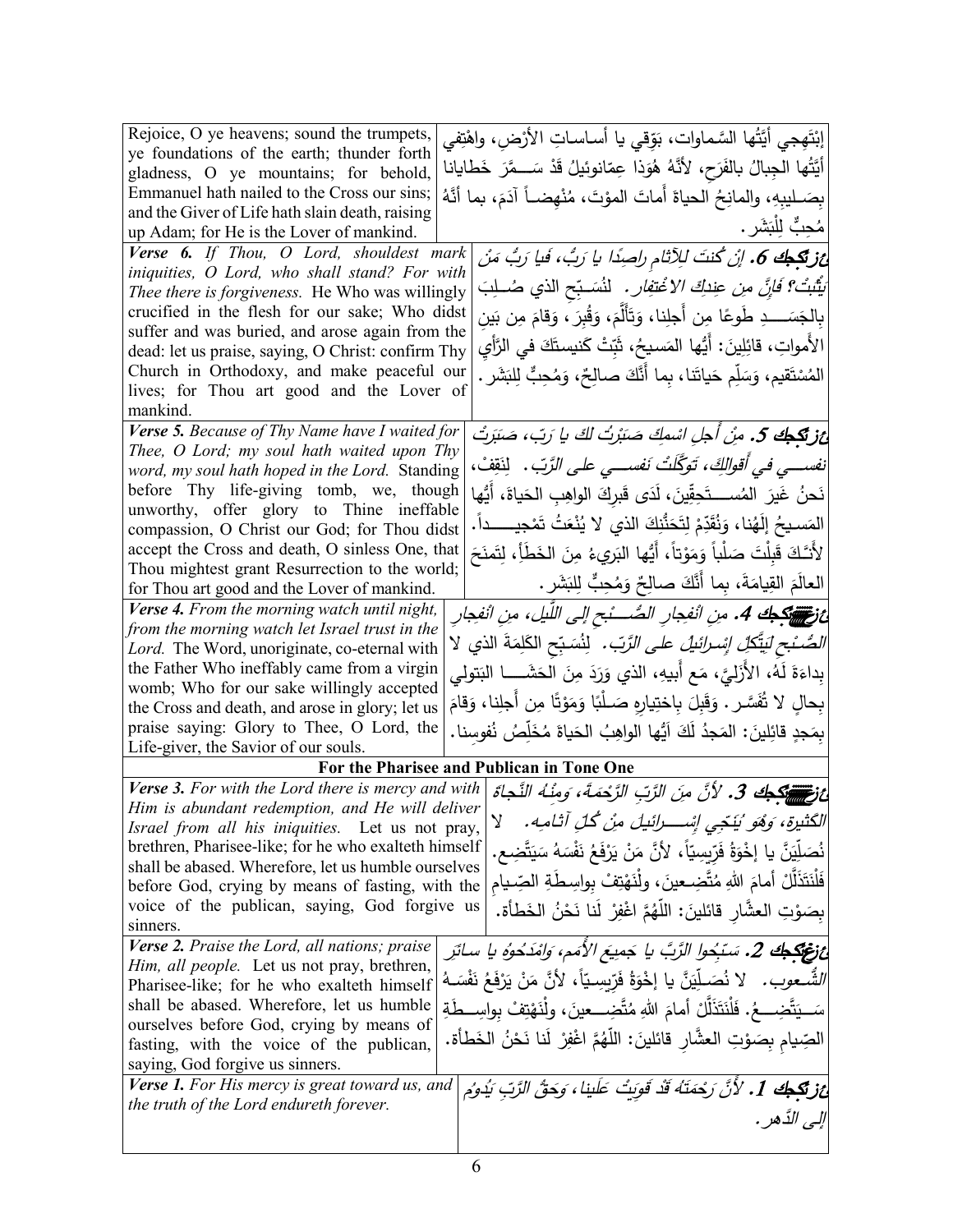| When the Pharisee went down with empty<br>glory, and the publican bowed himself in                                                                                                         | عِندَما انْغَلَبَ الفَرِّيســـيُّ بالمَجْدِ الفارِغ، والعَشَّـــارُ انْحَنـى<br>بالتَوْبَةِ، أَقْبَلا إِلَيْكَ أَيُّها السَّيّدُ وَحْدَكَ. فالواحِدُ، لَمَّا افْتَخَرَ |  |
|--------------------------------------------------------------------------------------------------------------------------------------------------------------------------------------------|------------------------------------------------------------------------------------------------------------------------------------------------------------------------|--|
| repentance, they came to Thee alone, O Master.                                                                                                                                             |                                                                                                                                                                        |  |
| But the one through boasting lost his reward,<br>and the other by his silence deserved gifts.                                                                                              | فَقَدَ الخَيْرات، أما الآخَرُ ، فَبِصَــــمْتِهِ اسْــــتَحَقَّ المَواهِبَ.                                                                                            |  |
| Wherefore, by those sighs confirm me, O Christ                                                                                                                                             | فَبِهِذِهِ التَّهُّداتِ، ثَبِّتْني أَيُّها المَسـيحُ الإِلهُ، بِما أَنَّكَ مُحِبٍّ                                                                                     |  |
| God, since Thou art the Lover of mankind.                                                                                                                                                  | لِلْبَشْرِ .                                                                                                                                                           |  |
|                                                                                                                                                                                            | <b>DOXASTICON FOR THE PHARISEE AND PUBLICAN IN TONE EIGHT</b>                                                                                                          |  |
| Glory to the Father, and to the Son, and to the                                                                                                                                            | <i>القَجْدُ للآبِ والإبنِ والروح القدَسِ.</i> أيُّها الربُّ الضابطُ                                                                                                    |  |
| Holy Spirit. Almighty Lord, I have known the                                                                                                                                               |                                                                                                                                                                        |  |
| effectiveness of tears; for they snatched Hezekiah                                                                                                                                         | الكلَّ ، إنّنـى قَدْ عَلِمْتُ كَم تُقتَدَرُ الدُّموعُ، فَإِنَّها انْتَشَلَتْ                                                                                           |  |
| from the doors of death, and saved the sinning                                                                                                                                             | حَزْقيًّا مِنْ أبوابِ المَنونِ، وأَنقَذَتِ الْخاطِئَةَ مِنْ آثامِها                                                                                                    |  |
| woman from her chronic iniquities. And as for the<br>Publican they justified him more than the                                                                                             | المُزْمِنَةِ. وأمَّا العَشّارُ فَقَدْ زَكَّتْهُ دونَ الفَرّيسيِّ. ۖ فَإِلَيْكَ                                                                                         |  |
| Pharisee. Wherefore, I implore Thee to number                                                                                                                                              |                                                                                                                                                                        |  |
| me among them, and have mercy upon me.                                                                                                                                                     | أَبْتَهِلُ أَنْ تُحْصِيَنِي مَعَهُمْ وَتَرْحَمَني.                                                                                                                     |  |
|                                                                                                                                                                                            | THEOTOKION FOR THE RESURRECTION IN TONE ONE                                                                                                                            |  |
| Both now and ever, and unto ages of ages. Amen. Let                                                                                                                                        | الآنَ وكُلَّ أُوانِ، وإلى دَهْرِ الداهِرِينَ. آمين.   لِنُسَبِّحْ                                                                                                      |  |
| us sing the praises of Mary the Virgin, Door of<br>Heaven, glory of all the world, sprung forth from                                                                                       | مَرْيَمَ البَتول، مَجْدَ العالَم بِأَسْرِهِ، المُفْرَعَةَ مِنْ زَرْعِ                                                                                                  |  |
| man, who also didst bear the Lord; the song of the                                                                                                                                         | بَشَرِيٍّ، والوالِدَةَ السَيِّد، البابَ السَماوِيِّ، تَسْبِيحَ غَيْر                                                                                                   |  |
| bodiless powers, and the enriching of the faithful; for                                                                                                                                    | المُتَجَسِّمينَ، وجَمالَ المُؤْمِنينِ. لأنَّها ظَهَرَتْ سَماءً                                                                                                         |  |
| she revealed herself as Heaven and the Temple of the<br>Godhead. She destroyed the bulwarks of enmity and                                                                                  |                                                                                                                                                                        |  |
| ushered in peace and did throw open the Kingdom.                                                                                                                                           | وَهَيْكَلاً لِلَّاهوت، وَهَدَمَتْ سِياجَ الْعَداوَةِ الْمُتَوَسِّطْ،                                                                                                   |  |
| Wherefore, in that we possess this confirmation of                                                                                                                                         | وْلِجَتَلَبَتِ   السَّلامَةَ   عِوَضَهُ،   وَفَتَحَتِ   المَلَكوت.                                                                                                     |  |
| our Faith, we have a defender, even the Lord Who                                                                                                                                           | فَلْنَتَشَبَّتْ بِها، إذْ هِيَ مِرْساةٌ لِلإِيمانِ، وَلْنَتَّخِذِ الرَّبَّ                                                                                             |  |
| was born of her. Be bold, therefore, be bold, ye                                                                                                                                           | مَوْلِودَها عاضِداً إِيَّانا. فَتَشَجَّعِ الآنَ وَثِقْ يا شَعْبَ                                                                                                       |  |
| people of God, for He, the All-powerful, will                                                                                                                                              |                                                                                                                                                                        |  |
| vanquish all your enemies.                                                                                                                                                                 | الله، لأَنَّهُ يُقاتِلُ أَعْداءَنا، بما أَنَّهُ عَلى كُلِّ شَيْءٍ قَديرٍ .                                                                                             |  |
|                                                                                                                                                                                            | THE HOLY ENTRANCE                                                                                                                                                      |  |
|                                                                                                                                                                                            | (While the "both now" is chanted, the following dialogue occurs QUIETLY as the clergy make the entrance.)                                                              |  |
| <b>Deacon:</b> Let us pray to the Lord. Lord, have mercy.                                                                                                                                  | ا <b>لشماس:</b> إلى الرَّبِّ نَطْلُب. يارَبُّ ارْحَمْ.                                                                                                                 |  |
| <b>Priest:</b> In the evening and in the morning and at<br>noonday we praise Thee, we bless Thee, we give                                                                                  | ا <b>لكاهن:</b> مَساءً وصَباحاً وعند الظّهيرَة، نُسَبّحُكَ ونُباركُكَ،                                                                                                 |  |
| thanks unto Thee, and we pray unto Thee, O                                                                                                                                                 | ونَشْــــكُرُكَ ونَطْلُبُ إليكَ، يا ســـــيّدَ الكُلّ، الرَّبَّ المُحِبَّ                                                                                              |  |
| Master of all, Lord Who lovest mankind: Direct<br>our prayer as incense before Thee, and incline not                                                                                       | الْبَشَرِ . فَقَوّمْ صَـلاتَنا كالْبَخورِ أَمامَكَ، ولا تُمِلْ قُلوبَنا إلى                                                                                            |  |
| our hearts unto words or thoughts of evil, but                                                                                                                                             | أَقُوالٍ أَوْ أَفْكَارِ شِرِّيرَةٍ، بَلْ نَجِّنا مِنْ جَميعِ الذينَ يُطْارِدونَ                                                                                        |  |
| deliver us from all who seek after our souls. For<br>unto Thee, O Lord, Lord, are our eyes, and in Thee                                                                                    | نفوسَــنا، لِأَنَّ عيونَنا إليكَ يا رَبُّ، يا رَبُّ، وعَليكَ تَوَكَّلْنا.                                                                                              |  |
| have we hoped. Put us not to shame, O our God.                                                                                                                                             | فَلا تَخْذُلْنـا يـا إلهَنـا. لأنَّـهُ بِـكَ يَليقُ كُـلٌ مَجْـدٍ وإكْرام                                                                                              |  |
| For unto Thee are due all glory, honor, and<br>worship: to the Father and to the Son and to the                                                                                            | وسُجود، أَيُّها الآبُ والإبنُ والرُّوحُ الْقُدُسِ، الآنَ وكلَّ أُوان                                                                                                   |  |
| Holy Spirit; now and ever, and unto ages of ages.<br>Amen.                                                                                                                                 | وإلى دَهْرِ الداهِرِينِ. أَمينِ.                                                                                                                                       |  |
|                                                                                                                                                                                            |                                                                                                                                                                        |  |
| (When the clergy reach the center of the solea, the first part of the great censing begins. After the first part of<br>the great censing is completed, this next dialogue occurs QUIETLY.) |                                                                                                                                                                        |  |
| <b>Deacon:</b> Bless, master, the holy entrance.                                                                                                                                           | ا <b>لشماس :</b> باركْ يا سَيّدُ الدُخولَ المُقَدَّس.                                                                                                                  |  |
|                                                                                                                                                                                            |                                                                                                                                                                        |  |

7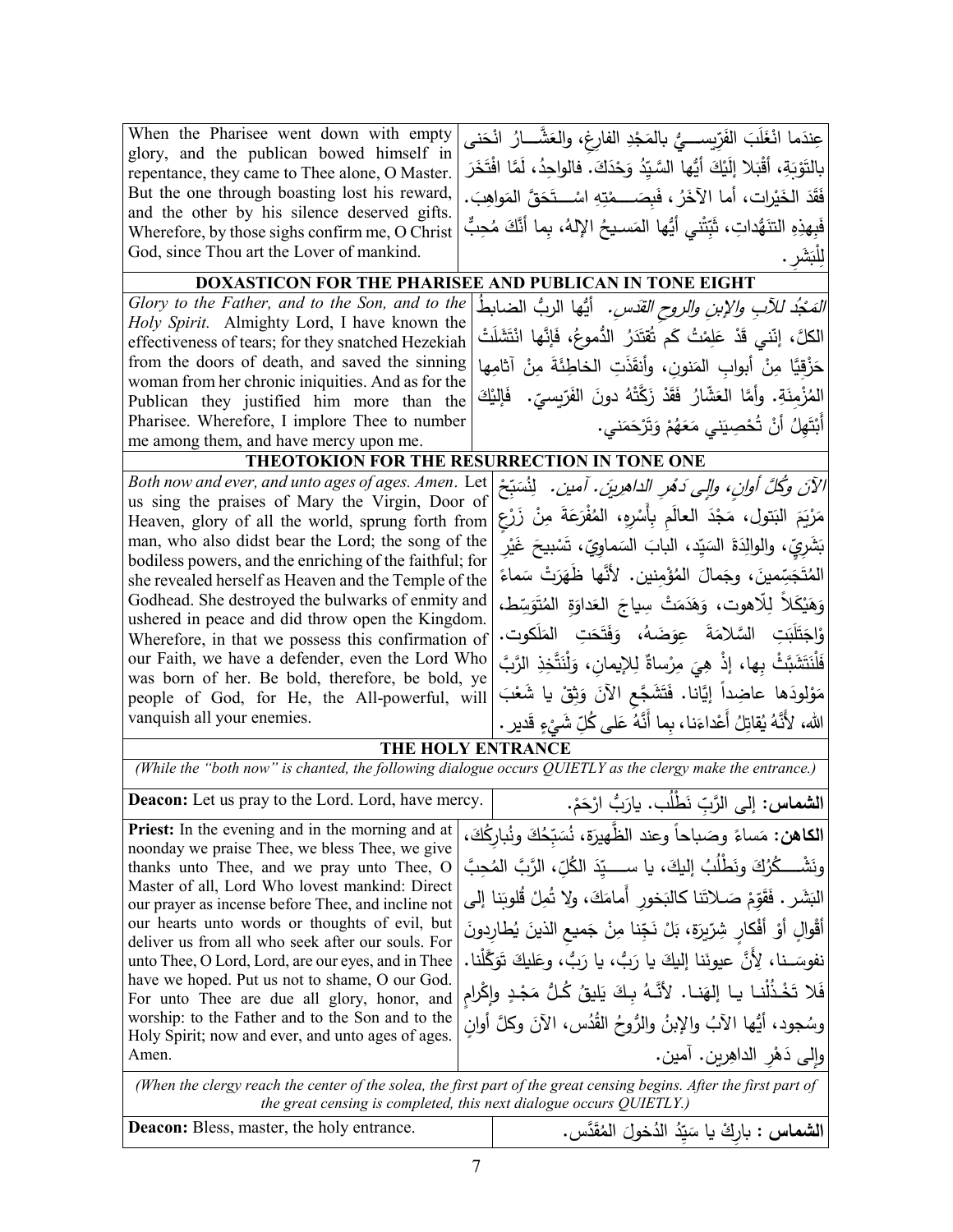| <b>Priest:</b> Blessed is the entrance to thy holy ones,                                                                              |  | ا <b>لكاهن:</b> مُباركٌ هو دُخولُ قِدِّيسيكَ كُلَّ حينِ، الآنَ                                |
|---------------------------------------------------------------------------------------------------------------------------------------|--|-----------------------------------------------------------------------------------------------|
| always, now and ever and unto ages of ages.                                                                                           |  |                                                                                               |
|                                                                                                                                       |  | وكلَّ أُوانِ، وإلى دهرِ الداهرين.                                                             |
| Deacon: Amen.                                                                                                                         |  | الشماس : آمين.                                                                                |
| Deacon: Wisdom! Stand Upright!                                                                                                        |  | الشماس: الحِكْمَة! فلْنَسْتَقِمْ!                                                             |
|                                                                                                                                       |  | <b>O GLADSOME LIGHT</b>                                                                       |
| Choir: O gladsome Light of the holy glory                                                                                             |  |                                                                                               |
| of the immortal Father, heavenly, holy,                                                                                               |  | ا <b>لجوقة:</b> يا نوراً بهيًّا لِقُدْس مَجْدِ الآبِ الذي لا يَموتُ،                          |
| blessed Jesus Christ. Now that we have                                                                                                |  | السَّماويُّ، القدّوسُ، المَغْبوطُ، يا يسوعُ المسيحُ. إذْ قدْ بَلَغنا إلى                      |
| come to the setting of the sun, and behold                                                                                            |  | غُروبِ الشَّمْسِ ونَظرْنا نوراً مسائياً، نُسبِّحُ الآبَ والابنَ والروحَ                       |
| the light of evening, we praise God: Father,<br>Son, and Holy Spirit. For meet it is at all                                           |  | القُدُسَ الإِلهَ. فَيا ابنَ اللهِ المُعطى الحياةَ، إِنَّكَ لَمُسْتَحِقٌّ في                   |
| times to worship Thee with voices of praise,                                                                                          |  |                                                                                               |
| O Son of God, Giver of Life. Therefore all                                                                                            |  | سائرَ  الأوقاتِ  أَنْ  تُسَبَّحَ بِأَصْواتٍ بارَّةٍ، لِذلِكَ  العالَمُ لَكَ  يُمَجِّد.        |
| the world doth glorify Thee.                                                                                                          |  |                                                                                               |
| <b>Deacon:</b> The evening prokeimenon.                                                                                               |  | ا <b>لشمّاس:</b> تَرْنِيمَةُ المَساء.                                                         |
|                                                                                                                                       |  |                                                                                               |
|                                                                                                                                       |  | SATURDAY PROKEIMENON IN TONE SIX                                                              |
| Choir: The Lord is King, and hath clothed Himself                                                                                     |  | ا <b>لجوقة:</b> اَلرَّبُّ قَدْ مَلَكَ وَالجَلالَ لَبِسَ.                                      |
| with majesty. (ONCE)<br>Verse 1. The Lord is robed; He is girded with                                                                 |  |                                                                                               |
| strength. (Refrain)                                                                                                                   |  | س <b>تيخن</b> : <i>لَسِِّن الرَّبُّ الْقَوَّةَ وَتَمَنْطُقَ بِهَا</i> . (اللازمة)             |
| Verse 2. For He has established the world so that it                                                                                  |  |                                                                                               |
| shall never be moved. (Refrain)                                                                                                       |  | <b>ستيغَن:</b> <i>لأَنَّهُ وَطَّدَ المَسْكُونَةَ فَلَنْ تَتَزَعْزَع.</i> (اللازمة)            |
| Verse 3. Holiness befits Thy house, O Lord,                                                                                           |  | <mark>غز تكجّك: 'لأَنَّهُ ثَبَّتَ المَسكونَةَ فَلَن تَتَزَعَزَع.</mark>                       |
| forevermore. (Refrain)                                                                                                                |  |                                                                                               |
|                                                                                                                                       |  | THE LITANY OF FERVENT SUPPLICATION                                                            |
| Deacon: Let us say with our whole soul and                                                                                            |  | ا <b>لشماس:</b> لِنَقُلْ جَميعُنا مِنُ كُلِّ نُفومِنا ومِنْ كُلِّ نِيَاتِنا، لِنَقُلْ.        |
| with our whole mind, let us say.                                                                                                      |  |                                                                                               |
| <b>Choir:</b> Lord, have mercy.                                                                                                       |  | ا <b>لجوقة:</b> يا رَبُّ ارْحَم.                                                              |
| ا <b>لشماس:</b> أيُّها الرَّبُّ الضَّابِطُ الكُلِّ إلهُ آبائِنا، نَطْلُبُ مِنْكَ، فاسْتَجِبْ وارْحَم.<br>Deacon: O Lord Almighty, the |  |                                                                                               |
| God of our Fathers, we pray thee:                                                                                                     |  |                                                                                               |
| hear us, and have mercy.                                                                                                              |  |                                                                                               |
| Choir: Lord, have mercy.                                                                                                              |  | <b>الجوقة:</b> يا رَبُّ ارْحَم.                                                               |
| <b>Deacon:</b> Have mercy on us, O God, according to                                                                                  |  | ال <b>شماس:</b> ارْحَمْنا يا اللهُ بِعَظيم رَحْمَتِكَ، نَطْلُبُ مِنْكَ،                       |
| Thy great mercy, we pray thee, hear us, and have                                                                                      |  |                                                                                               |
| mercy.<br>Choir: Lord, have mercy. (thrice)                                                                                           |  | فاسْتَجِبْ وارْحَم.<br>ا <b>لجوقة:</b> يا رَبُّ ارْحَم. (ثلاثا)                               |
|                                                                                                                                       |  |                                                                                               |
| Deacon: Again we pray for all<br>pious and Orthodox Christians.                                                                       |  | ا <b>لشماس:</b> وأيضاً نَطْلَبُ مِنْ أَجْلِ المَسيحيينَ الحَسَني العِبادَةِ الأَرْثوذَكْسيين. |
| <b>Choir:</b> Lord, have mercy. <i>(thrice)</i>                                                                                       |  | ا <b>لجوقة:</b> يا رَبُّ ارْحَم. (ثلاثا)                                                      |
|                                                                                                                                       |  |                                                                                               |
| Deacon: Again we pray for our father and<br>Metropolitan N. and our Bishop N.                                                         |  | الشماس:وَأَيضَا نَطْلُبُ مِنْ أَجلِ أبينا ومِتْروبوليتنا جوزيف.                               |
| <b>Choir:</b> Lord, have mercy. <i>(thrice)</i><br>ا <b>لجوقة:</b> يا رَبُّ ارْحَم. (ثلاثا)                                           |  |                                                                                               |
| <b>Deacon:</b> Again we pray for our brethren: the<br><b>الشماس:</b> وَأَيْضاً نَطْلُبُ مِنْ أَجْلٍ إِخْوَتِنا الْكَهَنةِ             |  |                                                                                               |
| priests, hieromonks, deacons, hierodeacons, and                                                                                       |  |                                                                                               |
| والشَمامِسَةِ والرُّهْبانِ والراهِباتِ، وكُلِّ إخْوَتِنا في المَسيحِ.<br>monastics, and all our brotherhood in Christ.                |  |                                                                                               |
| <b>Choir:</b> Lord, have mercy. <i>(thrice)</i>                                                                                       |  | ا <b>لجوقة:</b> يا رَبُّ ارْحَم. (ثلاثا)                                                      |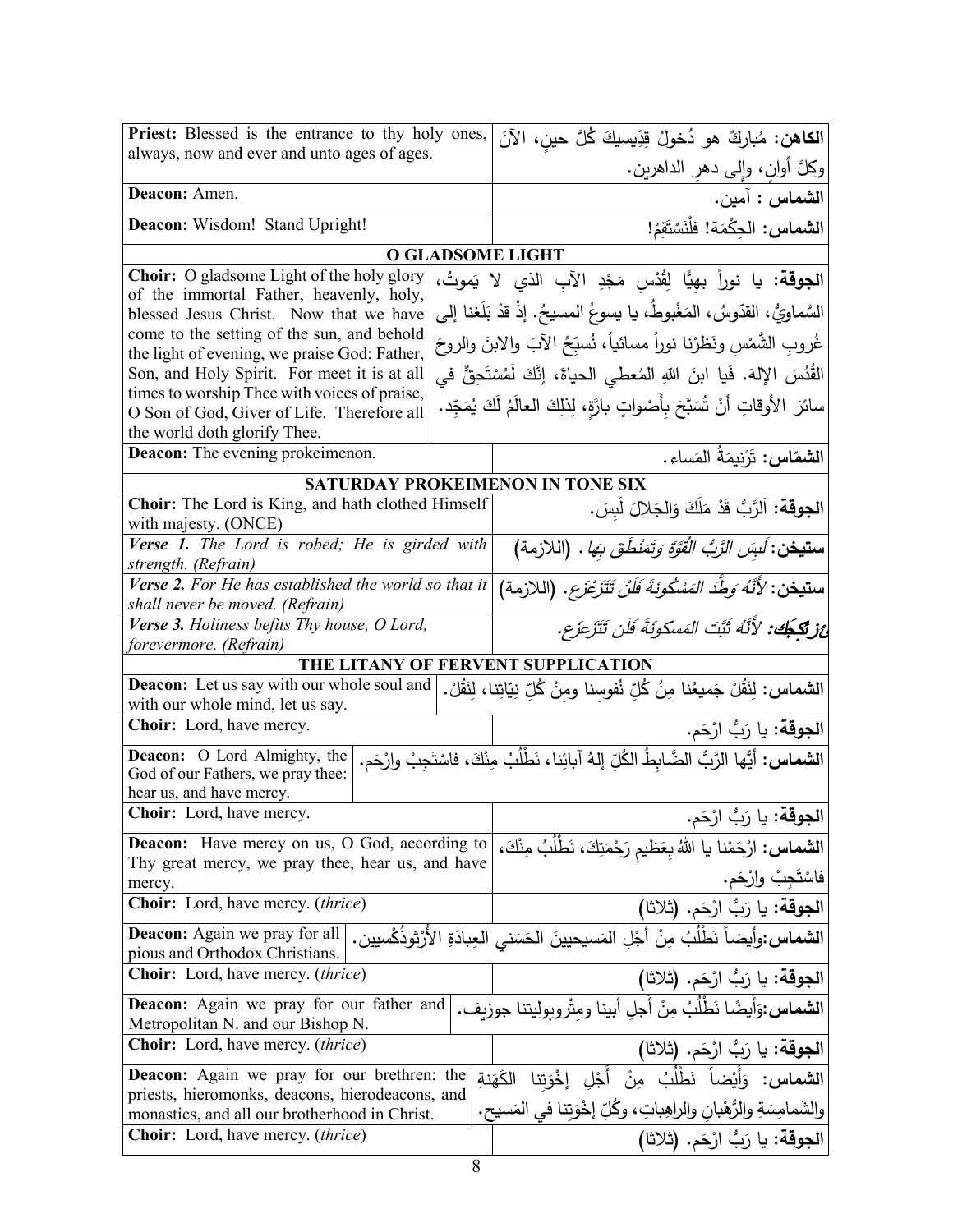| Deacon: Again we pray for mercy, life, peace,<br>health, salvation, and visitation and pardon and<br>forgiveness of sins for (the servants of God,<br>[Names], and) all Orthodox Christians of true<br>worship, who live and dwell in this community.                                                                                                                                                                                                                                                                                                                                                                                                                                                                        |  | ا <b>لشماس:</b> وأيضاً نَطْلُبُ مِنْ أَجْلِ الرَّحْمَةِ والحياةِ<br>والسَّلام والعافِيَةِ والخَلاص لِعَبيدِ اللهِ، وجَميع<br>المَسيحيِّينَ الحَسَني العِبادَةِ الأَرْثوذُكْسِيينَ السَّاكِنينَ<br>والمَوْجودينَ في هذا المجتمع.                                                                                                                                                                                                                                                                                                                                                                                                                          |  |
|------------------------------------------------------------------------------------------------------------------------------------------------------------------------------------------------------------------------------------------------------------------------------------------------------------------------------------------------------------------------------------------------------------------------------------------------------------------------------------------------------------------------------------------------------------------------------------------------------------------------------------------------------------------------------------------------------------------------------|--|----------------------------------------------------------------------------------------------------------------------------------------------------------------------------------------------------------------------------------------------------------------------------------------------------------------------------------------------------------------------------------------------------------------------------------------------------------------------------------------------------------------------------------------------------------------------------------------------------------------------------------------------------------|--|
| <b>Choir:</b> Lord, have mercy. <i>(thrice)</i>                                                                                                                                                                                                                                                                                                                                                                                                                                                                                                                                                                                                                                                                              |  | الجوقة: يا رَبُّ ارْحَم. (ثلاثا)                                                                                                                                                                                                                                                                                                                                                                                                                                                                                                                                                                                                                         |  |
| <b>Deacon:</b> Again we pray for the blessed and ever-<br>memorable founders of this holy church and (for the<br>departed servants of God, [Names], and all our<br>fathers and brethren, the Orthodox departed this life<br>before us, who here and in all the world lie asleep in<br>the Lord.<br>Choir: Lord, have mercy. (thrice)<br><b>Deacon:</b> Again we pray for those who bear<br>fruit and do good works in this holy and all-<br>venerable temple, those who serve and those                                                                                                                                                                                                                                      |  | ا <b>لشماس:</b> وَأَيْضاً نَطْلُبُ مِنْ أَجْلِ المطوَّبِينَ الدائميِّ<br>الذِّكْرِ الذينِ عَمَّروا هذا الهيكلَ المقدَّس، ومنْ أَجْلِ<br>جَميع المُنْتَقِلينَ مِنْ آبائِنا وإِخْوَتِنا الأَرْثوذُكُسيِّينَ<br>الراقِدينَ هَهُنا وفي كُلِّ مَكان.<br>ا <b>لجوقة:</b> يا رَبُّ ارْحَم. (ثلاثا)<br>ا <b>لشماس:</b> وَأَيْضاً نَطْلُبُ مِنْ أَجْلِ الذينَ يُقَدِّمونَ الأَثمارَ<br>والذينَ يَصْنَعونَ الإحْسانَ في هذا الهيكلِ المقدَّسِ الكليِّ                                                                                                                                                                                                              |  |
| who sing, those praying with us from their<br>homes, and all the people here present, who                                                                                                                                                                                                                                                                                                                                                                                                                                                                                                                                                                                                                                    |  | الوقار ، والذينَ يَتْعَبونَ ويُرَتِّلونَ فيهِ، ومنْ أَجْلِ هذا الشَّعْبِ                                                                                                                                                                                                                                                                                                                                                                                                                                                                                                                                                                                 |  |
| await Thy great and rich mercy.                                                                                                                                                                                                                                                                                                                                                                                                                                                                                                                                                                                                                                                                                              |  | الواقِفِ، المُنْتَظِرِ مِنْ لَذُنْكَ الرَّحمَةَ الغَنِيَّةَ العُظْمى.                                                                                                                                                                                                                                                                                                                                                                                                                                                                                                                                                                                    |  |
| Choir: Lord, have mercy. (thrice)                                                                                                                                                                                                                                                                                                                                                                                                                                                                                                                                                                                                                                                                                            |  | ا <b>لجوقة:</b> يا رَبُّ ارْحَم. (ثلاثا)                                                                                                                                                                                                                                                                                                                                                                                                                                                                                                                                                                                                                 |  |
| Priest: For thou art a merciful God and lovest<br>mankind, and unto thee we ascribe glory to the<br>Father and to the Son and to the Holy Spirit, now and<br>ever, and unto ages of ages.                                                                                                                                                                                                                                                                                                                                                                                                                                                                                                                                    |  | ا <b>لكاهن:</b> لأَنَكَ إلهٌ رَحيِّمٌ وَمُحِبٍّّ لِلْبَشَر ، وَلَكَ نُرْس <i>لُ</i><br>المَجْدَ أَيُّها الآبُ، والإبنُ، والرُّوحُ القُدُسُ، الآنَ وكُلَّ<br>أوان، وإلى دَهر الداه~رين.                                                                                                                                                                                                                                                                                                                                                                                                                                                                   |  |
| Choir: Amen.                                                                                                                                                                                                                                                                                                                                                                                                                                                                                                                                                                                                                                                                                                                 |  | ا <b>لجوقة:</b> آمين.                                                                                                                                                                                                                                                                                                                                                                                                                                                                                                                                                                                                                                    |  |
| THE EVENING PRAYER                                                                                                                                                                                                                                                                                                                                                                                                                                                                                                                                                                                                                                                                                                           |  |                                                                                                                                                                                                                                                                                                                                                                                                                                                                                                                                                                                                                                                          |  |
| People: Vouchsafe, O Lord, to keep us this<br>evening without sin. Blessed art Thou, O Lord, the<br>God of our fathers, and praised and glorified is Thy<br>Name forever. Amen. Let Thy mercy be upon us,<br>O Lord, even as we have set our hope on Thee.<br>Blessed art Thou, O Lord; teach me Thy statutes.<br>Blessed art Thou, O Master; make me to<br>understand Thy statutes. Blessed art Thou, O Holy<br>One; enlighten me with Thy statutes. Thy mercy,<br>O Lord, endureth forever. O despise not the works<br>of Thy hands. To Thee belongeth worship, to Thee<br>belongeth praise, to Thee belongeth glory to the<br>Father and to the Son and to the Holy Spirit, now<br>and ever, and unto ages of ages. Amen. |  | ا <b>لشعب:</b> أَهِّلْنا يا رَبُّ أَنْ نُحْفَظَ في هذا المَساءِ بغَير<br>خَطيئَة. مُبارَكٌ أنتَ يا رَبُّ، إلهَ آبائِنا، وَمُسَبَّحٌ وَمُمَجَّدٌ<br>اسْمُكَ إلى الأَبَدِ، آمين. لِتَكُنْ يا رَبُّ رَحْمَتُكَ عَلَيْنا، كَمِثْلِ<br>اتِّكالِنا عَلَيْك. مُبارَكٌ أنتَ يا رَبُّ، علِّمْني وَصاياك<br>مُبارَكٌ أَنتَ يا سَيِّدُ، فَهّمْني خُقُوقَك. مُبارَكٌ أَنتَ يا<br>قُدُّوسُ، أُنِرْني بِعَدْلِك. يا رَبُّ رَحْمَتُكَ إِلى الأَبَد، وَعَنْ<br>أَعْمالِ يَدَيْكَ لا تُعْرِض. لَكَ يَنْبَغي المَديحُ، بِكَ يَلِيقُ<br>التَّسْبِيحُ، لَكَ يَجِبُ المَجْدُ، أَيُّها الآبُ والآبْنُ والرُّوحُ<br>القُدُس، الآنَ وكُلَّ أُوانِ، وإِلى دَهرِ الدّاهريِن، آمين. |  |
| THE LITANY OF SUPPLICATION<br>Deacon: Let us complete our evening prayer unto the Lord.                                                                                                                                                                                                                                                                                                                                                                                                                                                                                                                                                                                                                                      |  |                                                                                                                                                                                                                                                                                                                                                                                                                                                                                                                                                                                                                                                          |  |
|                                                                                                                                                                                                                                                                                                                                                                                                                                                                                                                                                                                                                                                                                                                              |  | ا <b>لشماس:</b> لِنُكَمِّلْ طِلْبَتَنا المسائية لِلَرَّبّ.                                                                                                                                                                                                                                                                                                                                                                                                                                                                                                                                                                                               |  |
| Choir: Lord, have mercy.                                                                                                                                                                                                                                                                                                                                                                                                                                                                                                                                                                                                                                                                                                     |  | ا <b>لجوقة:</b> يا رَبُّ ارْحَم.                                                                                                                                                                                                                                                                                                                                                                                                                                                                                                                                                                                                                         |  |
| <b>Deacon:</b> Help us; save us; have mercy on us;<br>and keep us, O God, by Thy grace.                                                                                                                                                                                                                                                                                                                                                                                                                                                                                                                                                                                                                                      |  | ا <b>لشماس:</b> أَعْضُدْ وخَلِّصْ وارْحَمْ واحْفَظْنا يا أللهُ بنِعْمَتِك.                                                                                                                                                                                                                                                                                                                                                                                                                                                                                                                                                                               |  |
| <b>Choir:</b> Lord, have mercy.                                                                                                                                                                                                                                                                                                                                                                                                                                                                                                                                                                                                                                                                                              |  | ا <b>لجوقة:</b> يا رَبُّ ارْحَم.                                                                                                                                                                                                                                                                                                                                                                                                                                                                                                                                                                                                                         |  |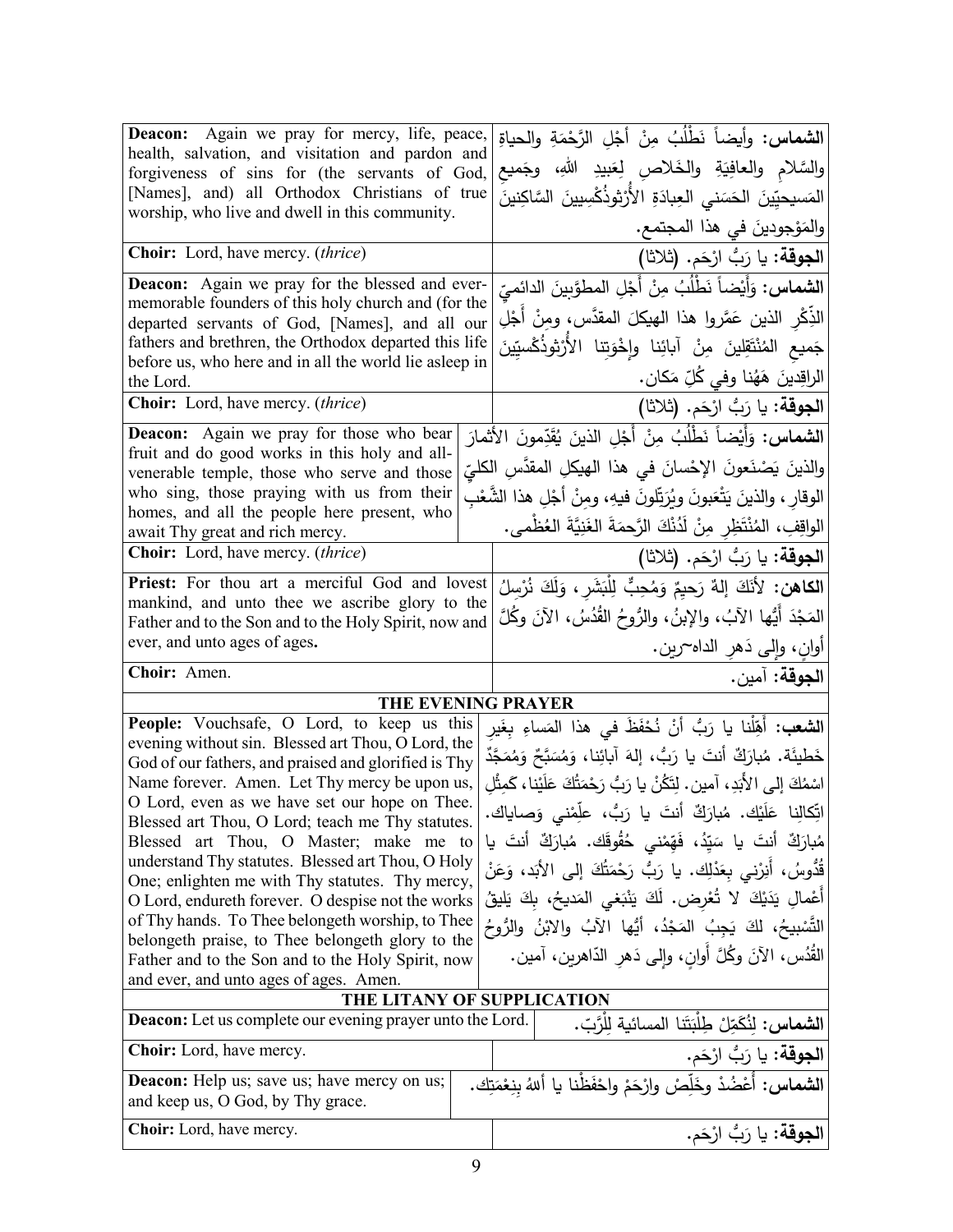| <b>Deacon:</b> That the whole evening may be perfect, holy,                                              | ا <b>لشماس:</b> أَنْ يَكونَ مَساؤُنا كُلُّهُ كامِلاً، مُقَدَّساً،                                                          |
|----------------------------------------------------------------------------------------------------------|----------------------------------------------------------------------------------------------------------------------------|
| peaceful, and sinless, let us ask of the Lord.                                                           | سلامِيّاً، وبِلا خَطيئةٍ، الرَّبَّ نَسأَل.                                                                                 |
| Choir: Grant this, O Lord.                                                                               | ا <b>لجوقة:</b> اسْتَجِبْ يا رَبّ.                                                                                         |
| <b>Deacon:</b> An angel of peace, a faithful guide, a guardian                                           | ا <b>لشماس:</b> مَلاكَ سَلامِ مُرْشِداً، أَميناً، حافِظاً نُفوسَناً                                                        |
| of our souls and bodies, let us ask of the Lord.                                                         | وأجْسادَنا، الرَّبَّ نَسْأَل.                                                                                              |
| Choir: Grant this, O Lord.                                                                               | <b>الجوقة:</b> اسْتَجِبْ يا رَبّ.                                                                                          |
| Deacon: Pardon and forgiveness of our sins and                                                           | ا <b>لشماس</b> : مُسامَحَةَ خَطايانا وغُفْرانَ زَلِاّتِنا، الرَّبَّ نَسْأَل.                                               |
| transgressions, let us ask of the Lord.                                                                  |                                                                                                                            |
| Choir: Grant this, O Lord.                                                                               | ا <b>لجوقة:</b> اسْتَجِبْ يا ربّ.                                                                                          |
| Deacon: All things good and profitable for our souls<br>and peace for the world, let us ask of the Lord. | الشماس: الصَّالِحاتِ والمُوافِقاتِ لِنُفوسنا، والسَّلامَ                                                                   |
|                                                                                                          | لِلْعالَمِ، الرَّبَّ نَسْأَلْ.                                                                                             |
| Choir: Grant this, O Lord.                                                                               | ا <b>لجوقة:</b> اسْتَجِبْ يا ربّ.                                                                                          |
| Deacon: That we may complete the remaining time of                                                       | <b>الشماس:</b> أَنْ نُتَمِّمَ بَقِيَّةَ زَمانِ حَياتِنا بِسَلامٍ وتَوْبَةٍ،                                                |
| our life in peace and repentance, let us ask of the Lord.                                                | الرَّبَّ نَسْأَل.                                                                                                          |
| Choir: Grant this, O Lord.                                                                               | ا <b>لجوقة:</b> اسْتَجِبْ يا ربّ.                                                                                          |
| <b>Deacon:</b> A Christian ending to our life,                                                           | <b>الشماس:</b> أنْ تَكونَ أواخِرُ حَياتِنا مَسيحِيَّةً، سَلامِيَّةً، بِلا خُزْنٍ                                           |
| painless, blameless, peaceful, and a good                                                                | ولا خِزْي، وجَواباً حَسَناً لَدى مِنْبَرِ  المَسيح المَرْهوبِ، نَسْأَل.                                                    |
| defense before the fearful Judgment Seat of<br>Christ, let us ask of the Lord.                           |                                                                                                                            |
| Choir: Grant this, O Lord.                                                                               | ا <b>لجوقة:</b> اسْتَجِبْ يا ربّ.                                                                                          |
| <b>Deacon:</b> Calling to remembrance our all-                                                           | ا <b>لشماس:</b> بَعْدَ ذِكْرِنا الكُلِّيَّةَ القَداسَةِ، الطاهِرَةَ، الفائِقَةَ البَرَكاتِ،                                |
| holy, immaculate, most blessed and<br>glorious Lady the Theotokos and ever-                              | المَجيدةَ، سيِّدَتَنا والِدةَ الإِلهِ الدائِمَةَ البَتولِيَّةِ مَرْيَمَ مَعَ جميع                                          |
| virgin Mary, with all the Saints, let us                                                                 | القدِّيسينَ، لِنوْدِعْ أنفُسَنا وبَعْضُنا بَعْضاً وَكُلَّ حَياتِنا لِلْمَسيحِ الإله.                                       |
| commend ourselves and each other, and all<br>our life unto Christ our God.                               |                                                                                                                            |
| Choir: To Thee, O Lord.                                                                                  | ا <b>لجوقة:</b> لَكَ يا رَبّ.                                                                                              |
|                                                                                                          | الكاهن: لأنَّكَ إلهٌ صالِحٌ ومُحِبٌّ لِلْبَشَرِ ، ولكَ نُرْسِلُ المجْدَ، أيُّها Priest: For thou art a good God and lovest |
| mankind, and unto Thee we ascribe glory to                                                               | الآبُ والإِبْنُ والرُّوحُ القُدُسُ، الآنَ وكُلَّ أوانِ، وإلى دَهْرِ الدَّاهِرينِ.                                          |
| the Father and to the Son and to the Holy<br>Spirit, now and ever, and unto ages of ages.                |                                                                                                                            |
| Choir: Amen.                                                                                             | الجوق: آمين.                                                                                                               |
|                                                                                                          | <b>THE PEACE</b>                                                                                                           |
| Priest: Peace be to all.                                                                                 | الكاهن: السَّلامُ لِجَميعِكُم.                                                                                             |
| Choir: And to thy spirit.                                                                                | ا <b>لجوقة</b> : ولروحِكَ أَيْضاً                                                                                          |
| <b>Deacon:</b> Let us bow our heads unto the Lord.                                                       | ا <b>لشماس:</b> لِنَحْنِ رؤوسَنا لِلْرَّبّ.                                                                                |
| Choir: To thee, O Lord.                                                                                  | ا <b>لجوقة:</b> لَكَ يا رَبّ.                                                                                              |
|                                                                                                          | All bow their heads as the priest says the following prayer:                                                               |
| Priest: O Lord our God, who didst bow the                                                                | ا <b>لكاهن:</b> أَيُّها الرَّبُّ إلهُنا، يا مَنْ طَأَطَأَ السَّماواتِ ونَزَلَ                                              |
| heavens and come down for the salvation of<br>mankind: Look upon thy servants and thine                  | .<br>لِخَلاص جنْس البَشَر ، أُنظُرْ إلى عَبيدِكَ وإلى ميراثِكَ،                                                            |
| inheritance; for unto thee, the fearful Judge who                                                        |                                                                                                                            |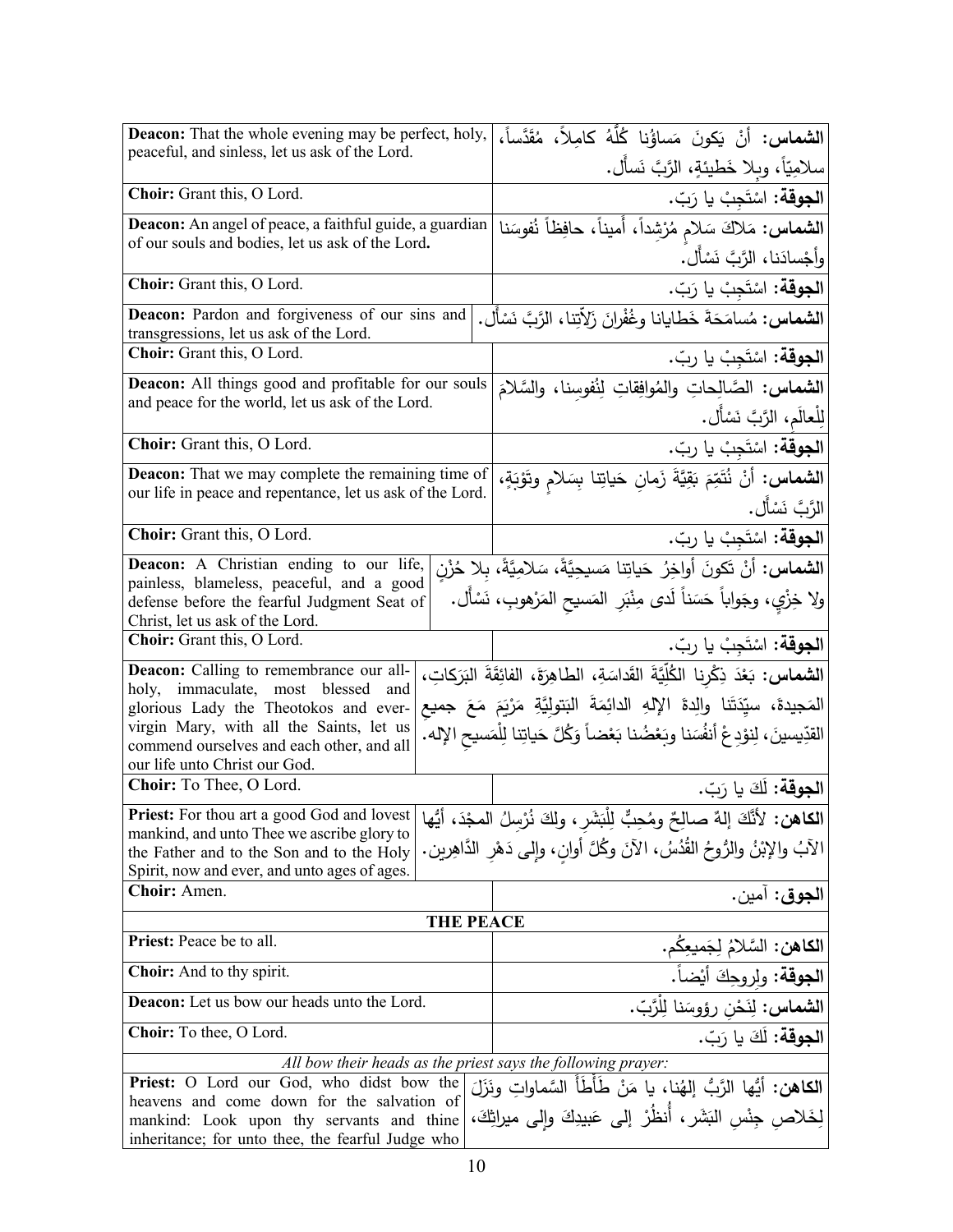| yet lovest mankind, have thy servants bowed their                                                          | فَإِنَّ عَبِيدَكَ قَدْ حَنَوا رُؤُوسَهُمْ وأَخْضَعُوا أَعْناقَهُمْ لَكَ، أَيُّها               |
|------------------------------------------------------------------------------------------------------------|------------------------------------------------------------------------------------------------|
| heads and submissively inclined their necks,<br>awaiting not help from men but entreating thy              | القاضى المَهيبُ المُحِبُّ البَشَرِ ، غيرَ مُنْتَظِرِينَ المَعونَةَ                             |
| mercy and looking confidently for thy salvation.                                                           | مِنَ البَشَرِ، بَلْ مُنْتَظِرِينَ رَحْمَتَكَ وِمُتَوَقِّعِينَ خَلاصَك.                         |
| Guard them at all times, both during this present                                                          |                                                                                                |
| evening and in the approaching night, from every<br>foe, from all adverse powers of the devil and from     | فاحْفَظْهُمْ في كُلِّ حين، وفي هَذا المَساءِ الحاضِر ، والليلِ                                 |
| vain thoughts and from evil imaginations.                                                                  | الْمُقْبِلِ، مَصونينَ مِنْ كُلِّ فِعْلِ مُضادٍّ شَيطَانِيِّ، ومِنَ                             |
|                                                                                                            | الأَفْكار الباطِلَةِ والهَواجِسِ الشِرّيرَةِ.                                                  |
| Priest: Blessed and glorified be the might of thy                                                          | ا <b>لكاهن:</b> لِيَكُنْ عِزٌ مُلْكَكَ مُبَارَكاً وَمُمَجَّداً أَيُّها الآبُ والابْنُ          |
| kingdom of the Father and of the Son and of the                                                            | وَالرُوحُ الْقُدُسْ، الآنَ وَكُلَّ أَوَانِ وَإِلَى دَهْرِ الذَاهِرِين.                         |
| Holy Spirit, now and ever, and unto ages of ages.<br>Choir: Amen.                                          |                                                                                                |
|                                                                                                            | ا <b>لجوقة:</b> آمين.                                                                          |
|                                                                                                            | APOSTICHA FOR THE RESURRECTION IN TONE ONE                                                     |
| By Thy passion, O Christ, we have been set free from<br>sufferings; and by Thy Resurrection we have been   | أَيُّها المســــيحُ، بألامِكَ نَجَوْنا مِنَ الآلام، وبِقِيامَتِكَ                              |
| delivered from corruption. O Lord, glory to Thee.                                                          | خَلَصْنا مِنَ الفَساد. فيا رِبٌ، المَجْدُ لك.                                                  |
| Verse 1. The Lord is King, and hath clothed                                                                | <b>ئ زغِّكجُك 1:</b> الرَبُّ قَدْ مَلَكَ، والجمالَ لَبِسْ. لَبِسَ الرَبُّ القَوَّةِ            |
| Himself with majesty. The Lord is robed; He is                                                             | <i>ُوَتَمَنْطُقَ بِهَا.</i> لِتَبْتَهِج الْبَرايَا، وتَفْرَح السَّــمَاواتُ، ولِتُصـــفِّقِ    |
| girded with strength. Let creation rejoice; let the<br>heavens cheer; let the nations clap their hands for |                                                                                                |
| joy; for Christ our Savior to the Cross hath nailed                                                        | الأَمَمُ بالأَيْدِي بِحُبورٍ ، لأنَّ المســــيحَ مُخلِّصَـــنا قَدْ سَـــمَّرَ                 |
| our sins; and having slain death and raised up                                                             | بِصــــــليبِهِ خَطَايــانَـا، وإِذْ أَمَـاتَ المَوْتَ، وهَبَ لَنـا الحيـاةَ،                  |
| Adam, the progenitor of mankind, hath granted us                                                           | وأَنْهَضَ آدَمَ الساقِطَ، وكُلَّ ذريّتِهِ، بما أنَّهُ مُحِبٌّ للبشر .                          |
| life, for He loveth mankind.                                                                               |                                                                                                |
| Verse 2. For He has established the world so that<br>it shall never be moved. King of heaven and earth,    | <i>غز <b>تَكِـبُّكَ 2:</b> لأَنَّهُ ثَبَّتَ المسكونةَ فَلَنْ تَتَزَعْزَع.</i> أَيُّها الخالِقُ |
| O inscrutable Creator, Thou Who, for love of                                                               | العادِمُ أَنْ يكونَ مَحْصوراً، ملِكُ السمواتِ والأرضِ، يا مَنْ                                 |
| mankind, wast of Thy free-will crucified. Having                                                           | لأَجْلِ مَوَدَّتِهِ لِلْبَشَرِ ۖ صُلِبَ باخْتِيارِهِ، إنَّ الجحيمَ منذُ التَّقَتْكَ            |
| met Thee below, Hades was vexed while the souls                                                            | أَسْــفَلُ تَمَرْمَرَتْ، ونُفوسَ الصِـــدِّيقينَ حينَ قَبِلَتْكَ ابْتَهَجَتْ،                  |
| of the righteous on receiving Thee were gladdened;<br>and Adam seeing Thee, the Creator, in the            |                                                                                                |
| nethermost parts rose again. O wonder! How the                                                             | وآدَمَ لمّا شــــــاهدَكَ نحتَ الثُّرى قامَ ناهِضـــــــأ. فيا لَهُ مِنْ                       |
| Life of all hath tasted death by His own will, to                                                          | عَجَبٍ! كيفَ ذاقَ حياةُ الكلِّ موتًا، وذلِكَ كما شــــــاءَ هو                                 |
| enlighten the world that crieth, saying: O Thou                                                            | لإنارةِ العالم الصـارِخ والقائلِ: يا مَنْ قامَ مِنْ بينِ الأمواتِ،                             |
| Who didst rise from the dead, O Lord, glory to<br>Thee.                                                    | يا ربُّ المَجدُ لك.                                                                            |
| Verse 3. Holiness befits Thy house, O Lord,                                                                | عُ <b>زِيْكِكَ 3:</b> لَبُنِيَكَ يَنْبَغي التَّقْدِيسُ يارِبُّ إِلَى الإِنْقَضاءِ . ۚ إِنَّ    |
| forevermore.<br>Thy myrrh-bearing women,                                                                   |                                                                                                |
| carrying spices, with haste and moaning reached                                                            | النِّسْــــوَةَ حـامِلاتِ الطيب، حَمَلْنَ طُيوباً وبـادرْنَ بـاجْتِهـادِ                       |
| Thy sepulcher; but not finding Thine all-pure                                                              | باكِياتٍ، وأدركْنَ قَبْرَكَ. وإذْ لَمْ يجِدْنَ جَسَـــدَكَ الطاهِرِ ، بَلْ                     |
| body, and from the angel, having heard of the<br>new and most glorious miracle, said to the                | تَعلَّمْنَ مِنَ المَلاكِ أَمْرَ العَجَبِ الجَديدِ المُسْـــتَغْرَبٍ، قُلْنَ                    |
| Apostles: Risen is the Lord Who granteth unto                                                              | لِلْرُسُلِ: إِنَّ الرَّبَّ قَدْ قامَ، مانِحاً العالمَ الرَّحْمَةَ العُظْمي.                    |
| the world the Great Mercy.                                                                                 |                                                                                                |
|                                                                                                            | <b>DOXASTICON FOR THE PHARISEE AND PUBLICAN IN TONE FIVE</b>                                   |
| Glory to the Father, and to the Son, and to the                                                            | <i>المَجْدُ للآبِ والإبن والروح القَدَس.</i> إذْ قَدْ نَقْلَت عَيناىَ مِنْ                     |
| Holy Spirit. Mine eyes being weighed down                                                                  | جَرِي آثامي، فَلا أستَطيعُ أَن أَتَفَرَّسَ ناظِراً في أَفْقِ السَّماءِ.                        |
| because of mine iniquities, I am unable to<br>gaze at the horizon of heaven. But Thou, O                   |                                                                                                |
| Savior, accept me penitent as the publican.                                                                | لَكِن أنتَ أَيُّها المُخَلِّصُ اقبَلني تائِباً كالعَشَّار واِرحَمني.                           |
|                                                                                                            | THEOTOKION FOR THE RESURRECTION IN TONE FIVE                                                   |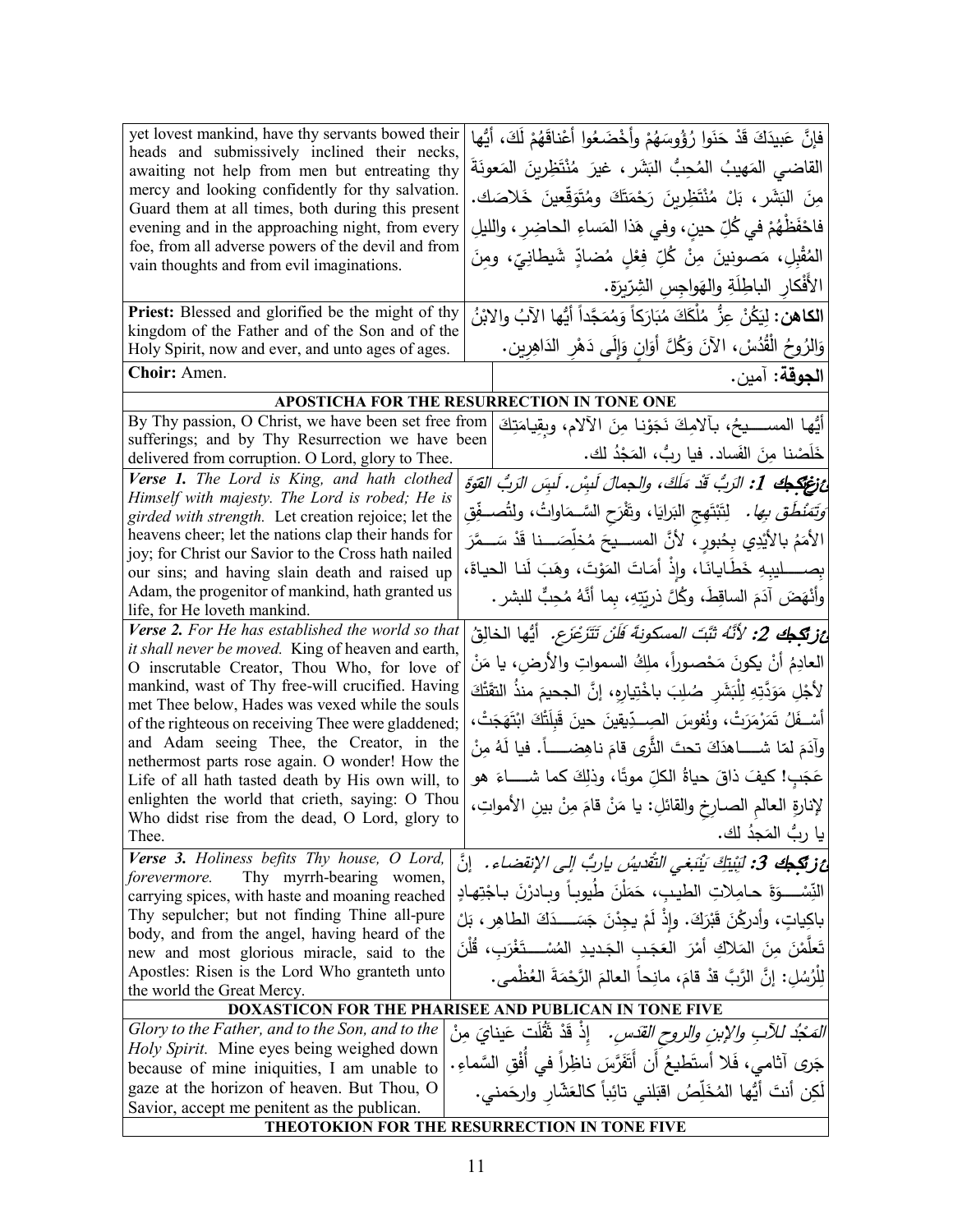| Both now and ever, and unto ages of ages. Amen.                                                            | الآنَ وكلَّ أوانِ وإلى دهرِ الـداهرينِ. آمين.   أيَّتُها                                     |
|------------------------------------------------------------------------------------------------------------|----------------------------------------------------------------------------------------------|
| O most reverend Virgin, O thou by means of<br>whom my Savior Christ the Lord did appear to                 | العَذْراءُ الكُلِّيَّةُ الوَقارِ ، يا مَنْ بِواسِـطَتِها ظَهَرَ المَســيحُ                   |
| those lying in darkness, He being the Sun of                                                               | الرَّبُّ المُنْقِذُ لِلْثاوِينَ في الظَّلامِ، وَهُوَ شَـــمْسُ العَذْلِ،                     |
| justice, wishing to light those whom He had made                                                           |                                                                                              |
| with His own hands after His likeness, thou art the                                                        | مُريداً أَنْ يُنيرَ  الَّذِينَ جَبَلَهُمْ بِيَدَيْهِ علَى صــــورَتِهِ. أَنْتِ               |
| temple, the gate, the palace and the throne of the<br>King. Wherefore, O all-praised one, thou hast        | هَيْكَلٌ، وَبِـابٌ، وَبَـلاطٌ، وَعَرْشٌ لِلْمَلِكِ. لِـذَلِكَ، يـا ذاتَ                      |
| attained with Him maternal privilege; intercede                                                            | كُلِّ مَديح، بِما أنَّ لَكِ عِنْدَهُ الدالَّةَ الوالِدِيَّةَ، تَشَـــفَّعى                   |
| ceaselessly for the salvation of our souls.                                                                | بِغَيْرِ فُتورٍ في خَلاصٍ نُفوسِنا.                                                          |
|                                                                                                            | THE HYMN OF ST. SIMEON THE GOD-RECEIVER                                                      |
| Choir: Lord, now lettest thou Thy servant depart                                                           | ا <b>لكاهن:</b> الآنَ أطْلِقْ عَبْدَكَ أَيُّها السَّــيِّدُ على حَسَــبِ                     |
| in peace, according to Thy word; for mine eyes                                                             | قَوْلِكَ بِسَــلام، لأَنَّ عَيْنَيَّ قَدْ أَبْصَــرَتا خَلاصَــك الذي                        |
| have seen Thy salvation, which Thou hast prepared<br>before the face of all people, a light to lighten the |                                                                                              |
| Gentiles and the glory of Thy people Israel.                                                               | أَعْدَدْتَهُ أَمامَ كُلِّ الشُّـــــعوبِ، نوراً لاسْــــتِعْلانِ الأَمَمِ،                   |
|                                                                                                            | ومَجْداً لِشَعْبِكَ إِسْرائيل.                                                               |
| People: Holy God, Holy Mighty,                                                                             | THE TRISAGION PRAYERS                                                                        |
| Holy Immortal: Have mercy on us.                                                                           | ا <b>لشعب:</b> قُدُوسٌ اللهُ، قُدُوسٌ القَوِيِّ، قُدُّوسٌ الذي لا يَموتُ، ارحَمْنا. (ثلاثاً) |
| (thrice)                                                                                                   |                                                                                              |
| Glory to the Father, and to the Son, and to the Holy                                                       | المَجدُ للآبِ والابنِ والروحِ القُدُسِ، الآنَ وكلَّ أوانِ وإِلى                              |
| Spirit; both now and ever, and unto ages of ages.<br>Amen.                                                 | دَهْرِ الداهرينَ. آمين.                                                                      |
| All Holy Trinity, have mercy on us. Lord,                                                                  | أَيُّها الثالوثُ القدوسُ، ارحمْنا. يا ربُّ اغْفُرْ خَطايانا. يا سيِّد تَجاوزْ                |
| cleanse us from our sins. Master, pardon                                                                   | عَنْ سَيِّئاتِنا. يا قُدّوسُ اطَّلِعْ واشْفِ أَمْراضَنا، مِنْ أَجْلِ اسْمِكَ.                |
| our iniquities. Holy God visit and heal our<br>infirmities, for Thy Name's sake.                           |                                                                                              |
| Lord, have mercy. (thrice)                                                                                 | يا ربُّ ارْحَم. (ثلاثاً)                                                                     |
| Glory to the Father, and to the Son, and to the Holy                                                       | المَجِدُ للأَبِ والابنِ والروحِ القُدُسِ، الآنَ وكلَّ أوانِ                                  |
| Spirit; both now and ever, and unto ages of ages.                                                          |                                                                                              |
| Amen.                                                                                                      | وإِلى دهرِ الداهرينَ. أمين.                                                                  |
| Our Father, Who art in heaven, hallowed be Thy<br>Name. Thy kingdom come; Thy will be done on              | أبانا الذي في السَّــماواتِ، لِيتقدَّس اســـمُكَ، ليأتِ مَلَكوتُك،                           |
| earth as it is in heaven. Give us this day our daily                                                       | لِتَكُنْ مشــيئَتُكَ كَمَا في السَّــماءِ كذلِكَ على الأرضِ، خُبْزَنا                        |
| bread; and forgive us our trespasses, as we forgive                                                        | الْجَوْهَرِيِّ أَعْطِنَا اليومَ، واتْرُكْ لَنَا ما عِلَيْنا، كما نَترُكُ نَحْنُ              |
| those who trespass against us, and lead us not into<br>temptation, but deliver us from evil.               | لِمَنْ لَنا عَلَيْهِ، ولا تُذْخِلْنَا في تَجْرِبِةٍ، لكن نَجِّنَا مِنَ الشريرِ .             |
| <b>Priest:</b> For thine is the kingdom, and the power, and                                                | الكاهن: لأنَّ لَكَ المُلْكَ، والقُوَّةَ، والمَجْدَ، أَيُّها الآبُ والإِبنُ                   |
| the glory, of the Father, and of the Son, and of the                                                       |                                                                                              |
| Holy Spirit, now and ever and unto ages of ages.                                                           | والروحُ القُدُسُ، الآنَ وكلَّ أوانٍ والى دهرِ الداهرين.                                      |
| Choir: Amen.                                                                                               | الجوقة: آمين.                                                                                |
|                                                                                                            | RESURRECTIONAL APOLYTIKION IN TONE ONE                                                       |
| While the stone was sealed by the Jews, and the<br>soldiers were guarding Thy most pure body, Thou         | إِنَّ الْحِجَرَ لَمَّا خُتِمَ مِنَ الْيَهودِ، وجِسَدَكَ الطَّاهِرَ حُفِظَ                    |
| didst arise on the third day, O Savior, granting life                                                      | مِنَ الجُنْدْ، قُمْتَ في اليَوْمِ الثالِثِ أَيُّها المُخَلِّصُ، مانِحاً                      |
| to the world. For which cause the heavenly powers                                                          | العالَمَ الحياة. لِذلِكَ قُوّاتُ السَّماوات، هتَفُوا إليكَ يا                                |
| cried aloud unto Thee, O giver of life. Glory to Thy                                                       | واهِبَ الحياة: المَجْدُ لِقِيامَتِكَ أَيُّها المَسيحُ، المَجْدُ                              |
| Resurrection, O Christ, glory to Thy kingdom,<br>glory to Thy providence, O Thou Who alone art the         |                                                                                              |
| lover of mankind.                                                                                          | لِمُلْكِكَ، المَجْدُ لِتَدْبِيرِكَ، يا مُحبَّ البَشَرِ وَحْدَك.                              |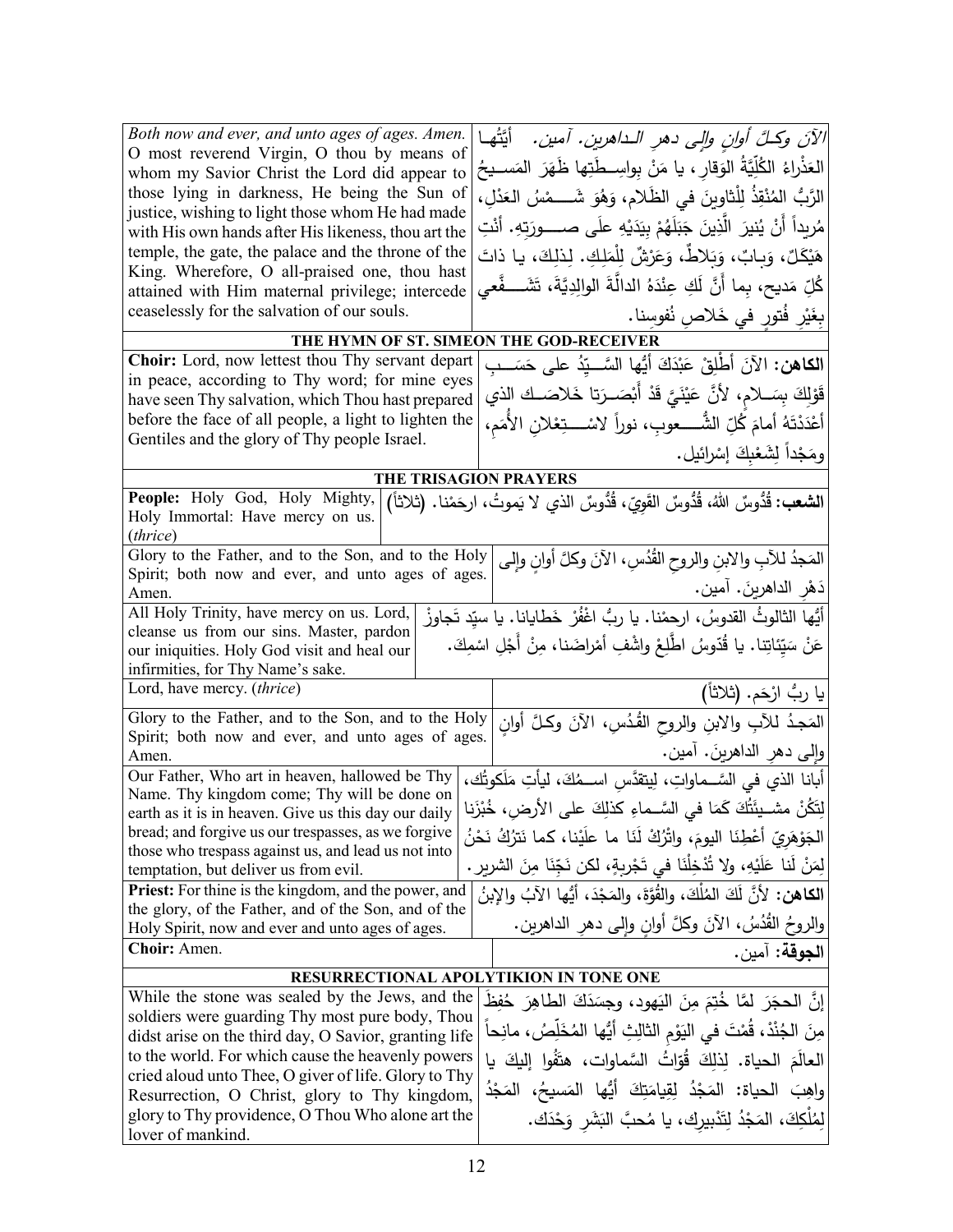| RESURRECTIONAL THEOTOKION IN TONE ONE                                                                   |                      |                                                                                              |  |
|---------------------------------------------------------------------------------------------------------|----------------------|----------------------------------------------------------------------------------------------|--|
| Glory to the Father, and to the Son, and to the Holy                                                    |                      | المَجْدُ للآبِ، والإبنِ، والروحِ القُدُسِ. الآنَ وكُلَّ أُولنِ                               |  |
| Spirit. Both now and ever, and unto ages of ages.<br>Amen. As Gabriel cried aloud unto thee, "Hail, O   |                      | <i>والى دَهْرِ الداهرِين. أمين.</i> إنَّ جِبْرائيلَ لَمَّا تَفَوَّهَ                         |  |
| Virgin," with that cry did the Lord of all become                                                       |                      | نَحْوَكِ أَيَّتُها العَذْراءُ بالسَّلام، فَمَعَ الصَّوْتِ تَجَسَّدَ سَيِّدُ                  |  |
| incarnate in thee, O holy ark, as spake the righteous<br>David; and Thou wast revealed as more spacious |                      | الكُلِّ فيكِ، أَيَّتُها السَّفينَةُ المُقَدَّسَةُ، كما قالَ داودُ                            |  |
| than the heavens, in that thou bore thy Creator.                                                        |                      | الصِّدّيق. وظُهَرْتِ أَرْحَبَ مِنَ السَّماواتِ حامِلَةً                                      |  |
| Wherefore, glory to Him Who abode in thee; glory                                                        |                      | خالِقَكِ. فَالْمَجْدُ للَّذي حَلَّ فيكِ، المَجُدُ للَّذي أتى                                 |  |
| to Him Who came from thee; glory to Him, Who<br>through thy birth-giving hath set us free.              |                      |                                                                                              |  |
|                                                                                                         |                      | مِنْكِ، المَجْدُ لِلَّذي أَعْتَقَنا بولادَتِهِ مِنْكِ.                                       |  |
| Deacon: Wisdom!                                                                                         | <b>THE DISMISSAL</b> | ال <b>شماس:</b> حكْمَةٌ.                                                                     |  |
|                                                                                                         |                      |                                                                                              |  |
| Choir: Father, bless!                                                                                   |                      | ا <b>لجوقة:</b> بارك يا أب.                                                                  |  |
| Priest: Christ our God, the Existing One, is blessed,<br>always, now and ever, and unto ages of ages.   |                      | ا <b>لكاهن:</b> المَسيحُ إلهُنا، الذي هو مُبارَكٌ كُلَّ حينِ،                                |  |
|                                                                                                         |                      | الآنَ وكلَّ أوانِ وإلى دهرِ الداهرين.                                                        |  |
| Choir: Amen. Preserve, O God, the holy Orthodox                                                         |                      | ا <b>لجوقة:</b> آمين. لِيُوَطِّدِ الرَّبُّ الإِلهُ الإِيمانَ المُسْتَقيمَ                    |  |
| faith and all Orthodox Christians, unto ages of ages.<br>Amen.                                          |                      | الرأي، مَعَ جَميع المَسيحيينَ الأَرْثوذُكْسيين، آمين.                                        |  |
| Priest: Most holy Theotokos, save us.                                                                   |                      | ا <b>لكاهن:</b> أَيَتُها الفائقُ قُدسُها والدةُ الإِلهِ خَلِّصينا.                           |  |
| Choir: More honorable than the Cherubim, and                                                            |                      | الجوقة: يا مَنْ هِيَ أكرَمُ مِنَ الشاروبيم، وأرفَعُ مجداً                                    |  |
| more glorious beyond compare than the Seraphim,                                                         |                      | بغيرِ قِياسٍ مِنَ السارافيم، التي مِنْ دونِ فَسادٍ وَلَدَتْ                                  |  |
| thou who without corruption bearest God the Word<br>and art truly Theotokos: we magnify thee.           |                      | كلِمَةَ الله، حقاً أنَّكِ والدةُ اﻹلهِ إيّاكِ نُعَظِّم.                                      |  |
| Priest: Glory to Thee, O Christ our God and                                                             |                      |                                                                                              |  |
| our hope, glory to Thee.                                                                                |                      | ا <b>لكاهن:</b> المَجْدُ لَكَ أَيُّها المسيحُ الإلهُ، يا رجاءَنا، المَجْد <sup>ُ</sup> لَكَ. |  |
| Choir: Glory to the Father, and to the Son,                                                             |                      | ا <b>لجوقة:</b> المَجْدُ للأَبِ والابنِ والروح القُدُسِ، الأنَ وكلَّ أوانِ                   |  |
| and to the Holy Spirit; both now and ever,<br>and unto ages of ages. Amen. Lord, have                   |                      | وإِلى دَهر الداهرينَ. آمين. يا رَبُّ ارْحَم. (ثلاثاً) باركْ يا أب.                           |  |
| mercy (thrice). Father, bless.                                                                          |                      |                                                                                              |  |
| Priest: May He Who rose from the dead,<br>Christ our true God, through the                              |                      | ا <b>لكاهن:</b> أيُّها المَسيحُ إلهُنا الحَقيقي، يا مَنْ قامَ مِن بين الأمواتِ،              |  |
| intercessions of His all-immaculate and                                                                 |                      | بشَفاعاتِ أَمِّكَ القِدّيسةِ الكُلِّيَّةِ الطهارةِ والبَرِيئةِ مِنْ كُلِّ عيبٍ؛              |  |
| all-blameless holy Mother; by the might of                                                              |                      | وبِقُدْرةِ الصليبِ الكَريمِ المُحْييِ؛ وبِطَلَباتِ القُوّاتِ السماويّةِ                      |  |
| the Precious and Life-giving Cross; by the<br>protection of the honorable Bodiless                      |                      | المُكَرَّمةِ العادِمةِ الأجْسادِ؛ والنبيِّ الكَريمِ السابقِ المَجيدِ يوحَنّا                 |  |
| Powers of Heaven; at the supplication of                                                                |                      | المَعمْدان؛ والقديسِّينَ المُشَرَّفِينَ الرُّسُلِ الْجَديرِينَ بِكُلِّ مَديح؛                |  |
| honorable, glorious<br>the<br>Prophet,                                                                  |                      | والقديسِّينَ المَجيدينَ الشُّهَداءِ المُتَأَلِّقينَ بالظَفَرِ ؛ وآبائِنا الأبْرار            |  |
| Forerunner and Baptist John; of the holy,<br>glorious and all-laudable apostles; of the                 |                      | المُتَوَشِّحينَ بالله؛ (بِهِ) (فُلان، فُلانة) شَفِيْع(شَفيعَةِ) هَذِهِ الكَنيسةِ             |  |
| holy, glorious and right-victorious                                                                     |                      |                                                                                              |  |
| Martyrs; of our venerable and God-                                                                      |                      | المُقَدَّسَة؛ والقِدّيسَيْنِ الصدّيقَيْنَ جَدَّيْ المَسيحِ الإِله ۚ يواكيمَ وحنَّةَ؛         |  |
| bearing Fathers; of Saint N., the patron<br>and protector of this holy community; of                    |                      | والأبِ البَّارِ مارتينيوسَ الفَلسْطِينيِّ، وسمْعَانَ المُفِيضِ الطيبِ                        |  |
| the holy and righteous ancestors of God,                                                                |                      | أمير صِربيا، والرَسولَيْن الشَّهيدَيْن أَكِيلا وبريِسْكِلا، وإلوفيوسَ                        |  |
| Joachim and Anna; and of all the saints:                                                                |                      | بَطْرِيَرِكِ الإِسْكَندَرِيةِ ۖ الذينَ نُقيمُ تَذْكارَهُمُ اليَوْمِ، وجَميعِ قِدّيسيكَ،      |  |
| have mercy on us and save us, forasmuch<br>as He is good and loveth mankind.                            |                      | ارْحَمنا وخَلِّصْنا بِما أَنَّكَ صالِحٌ ومُحِبٌّ لِلْبَشَرِ .                                |  |
|                                                                                                         |                      |                                                                                              |  |